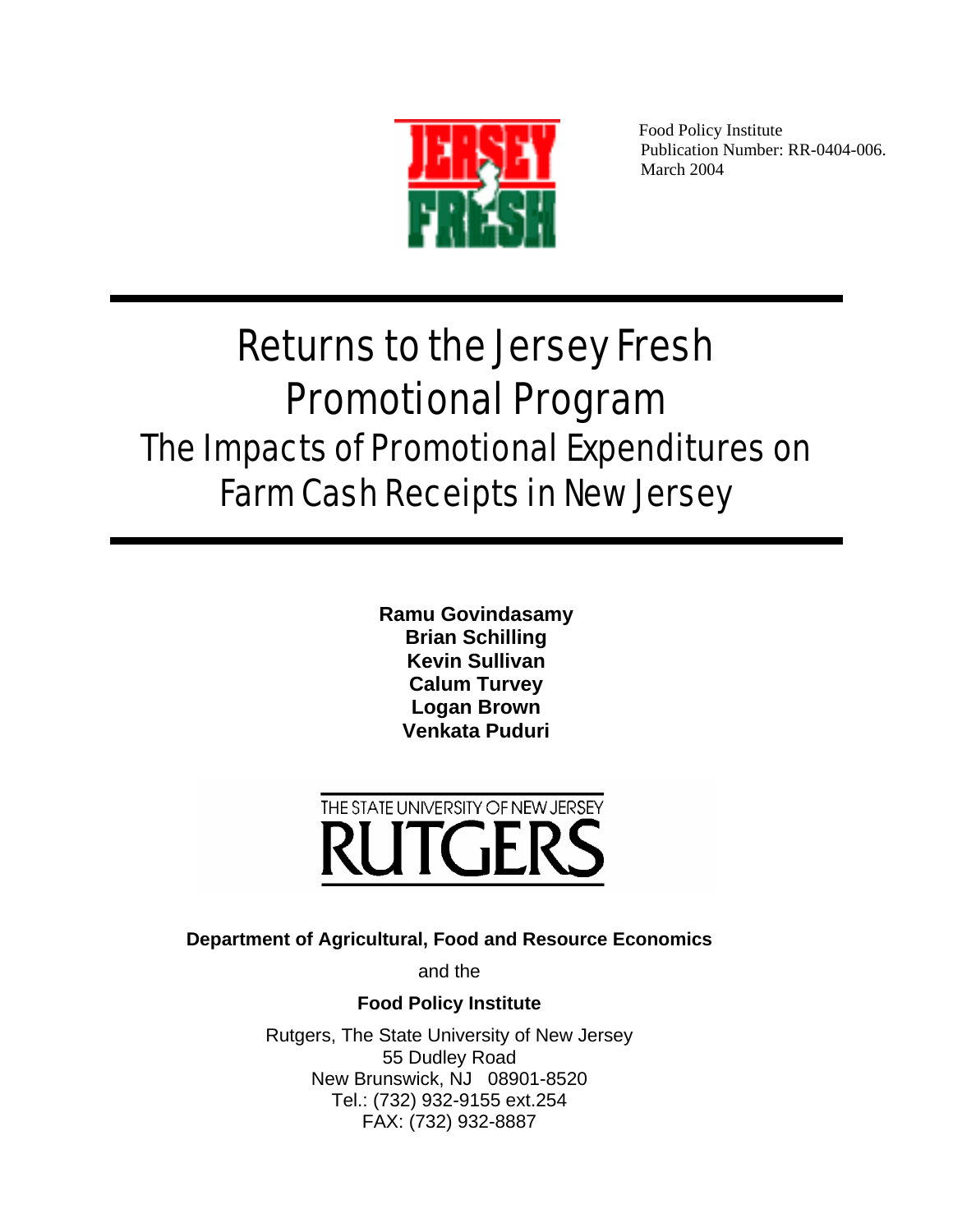

## **Returns to the Jersey Fresh Promotional Program The Impacts of Promotional Expenditures on Farm Cash Receipts in New Jersey**

**Ramu Govindasamy Brian Schilling Kevin Sullivan Calum Turvey Logan Brown Venkata Puduri** 

**Department of Agricultural, Food and Resource Economics**  and the **Food Policy Institute**  Rutgers, The State University of New Jersey 55 Dudley Road New Brunswick, NJ 08901-8520 Tel.: (732) 932-9155 ext.254 FAX: (732) 932-8887

March 2004

\* Dr. Ramu Govindasamy is the lead author and principal contact for the study. Dr. Govindasamy is Associate Professor, Department of Agricultural, Food and Resource Economics. Brian Schilling is Associate Director, Food Policy Institute. Kevin Sullivan is Institutional Research Analyst, New Jersey Agricultural Experiment Station. Dr. Calum Turvey is Director, Food Policy Institute and Professor and Chair, Department of Agricultural, Food and Resource Economics. Logan Brown is Economic Development Representative, New Jersey Department of Agriculture. Venkata Puduri is a Post-Doctoral Research Associate, Department of Agricultural, Food and Resource Economics. This is Food Policy Institute Publication Number RR-0404-006.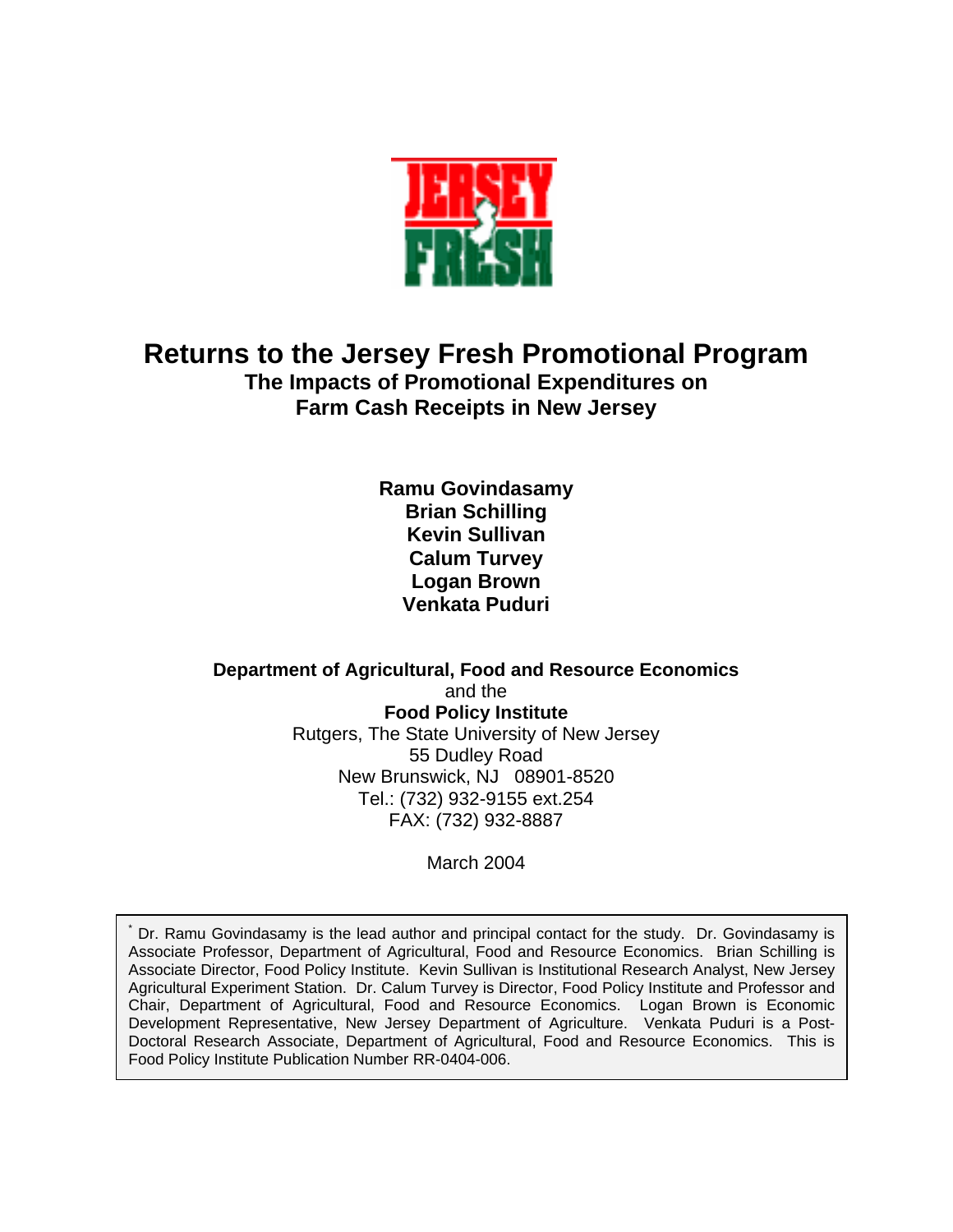## *Acknowledgments*

The authors wish to acknowledge several individuals who provided useful comments and guidance in the completion of this study. At the New Jersey Department of Agriculture, the valuable input of Secretary Charles Kuperus and Division of Marketing and Development Director Al Murray is especially noted. The constructive feedback of Margaret Brennan, Associate Director of the New Jersey Agricultural Experiment Station and Lou Cooperhouse, Director of the Food Innovation Research and Extension center is also greatly appreciated.

The authors also express their sincere appreciation for the capable research support provided by Dr. Benjamin Onyango, Dr. Edouard Mafoua, and Lucas Marxen at the Food Policy Institute.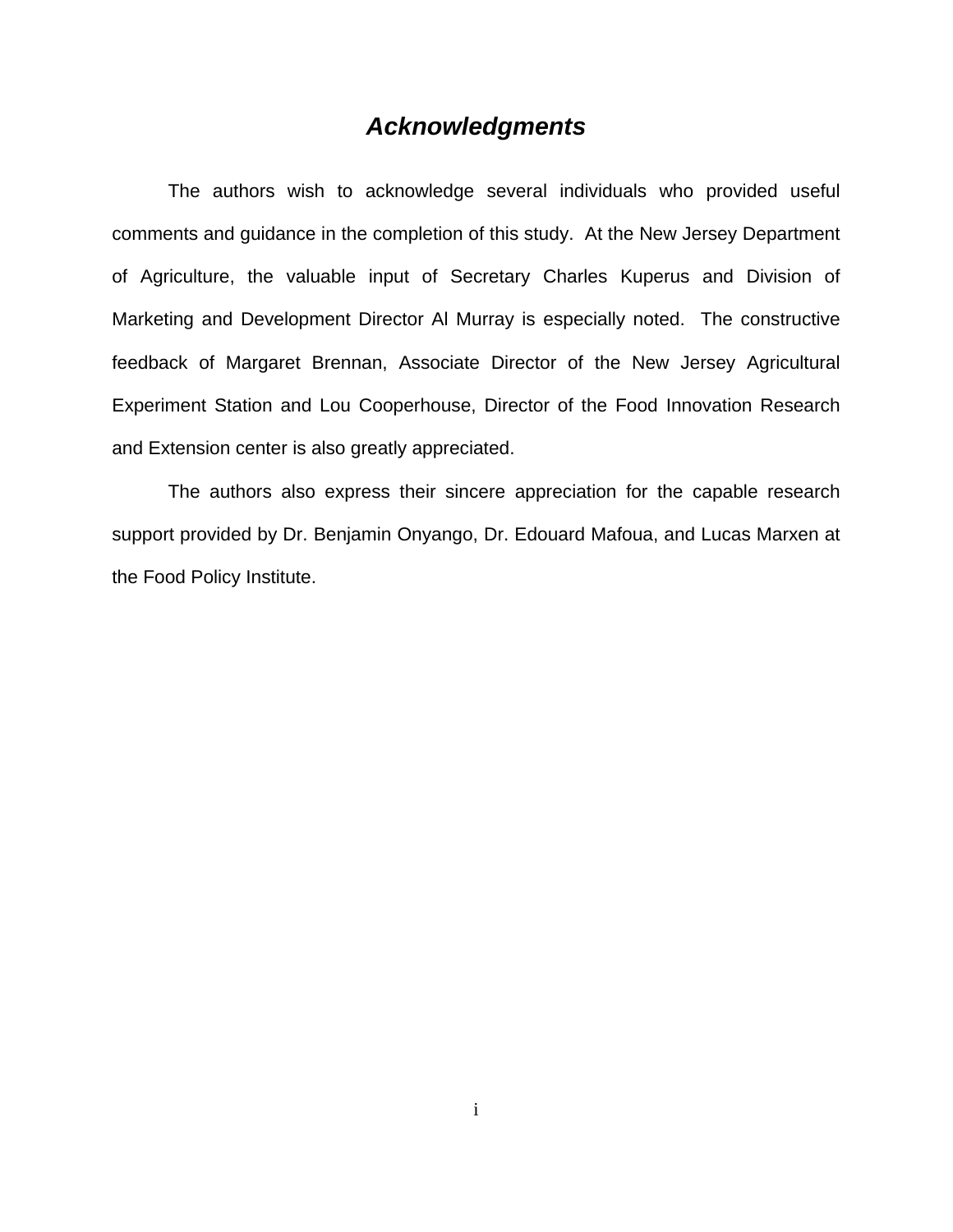# **Table of Contents**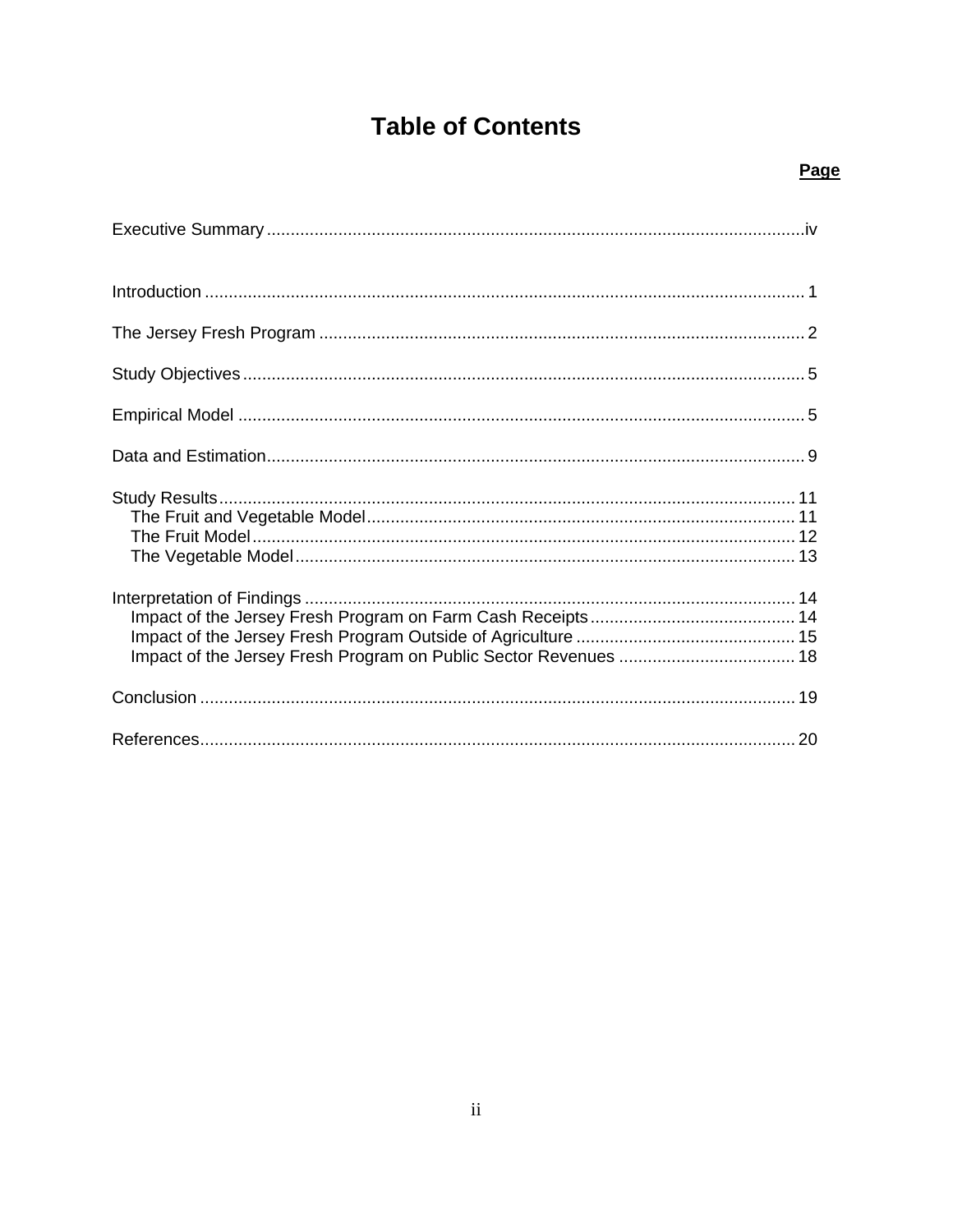## **List of Tables**

| Table 1: |                                                                            |  |
|----------|----------------------------------------------------------------------------|--|
| Table 2: | Promotion Response Function Model Coefficients for Fruits and Vegetables12 |  |
| Table 3: | Promotion Response Function Model Coefficients for Fruits.  13             |  |
| Table 4: | Promotion Response Function Model Coefficients for Vegetables.  14         |  |
| Table 5: | Impacts of Jersey Fresh Promotion on New Jersey Industries.  18            |  |

#### **Page**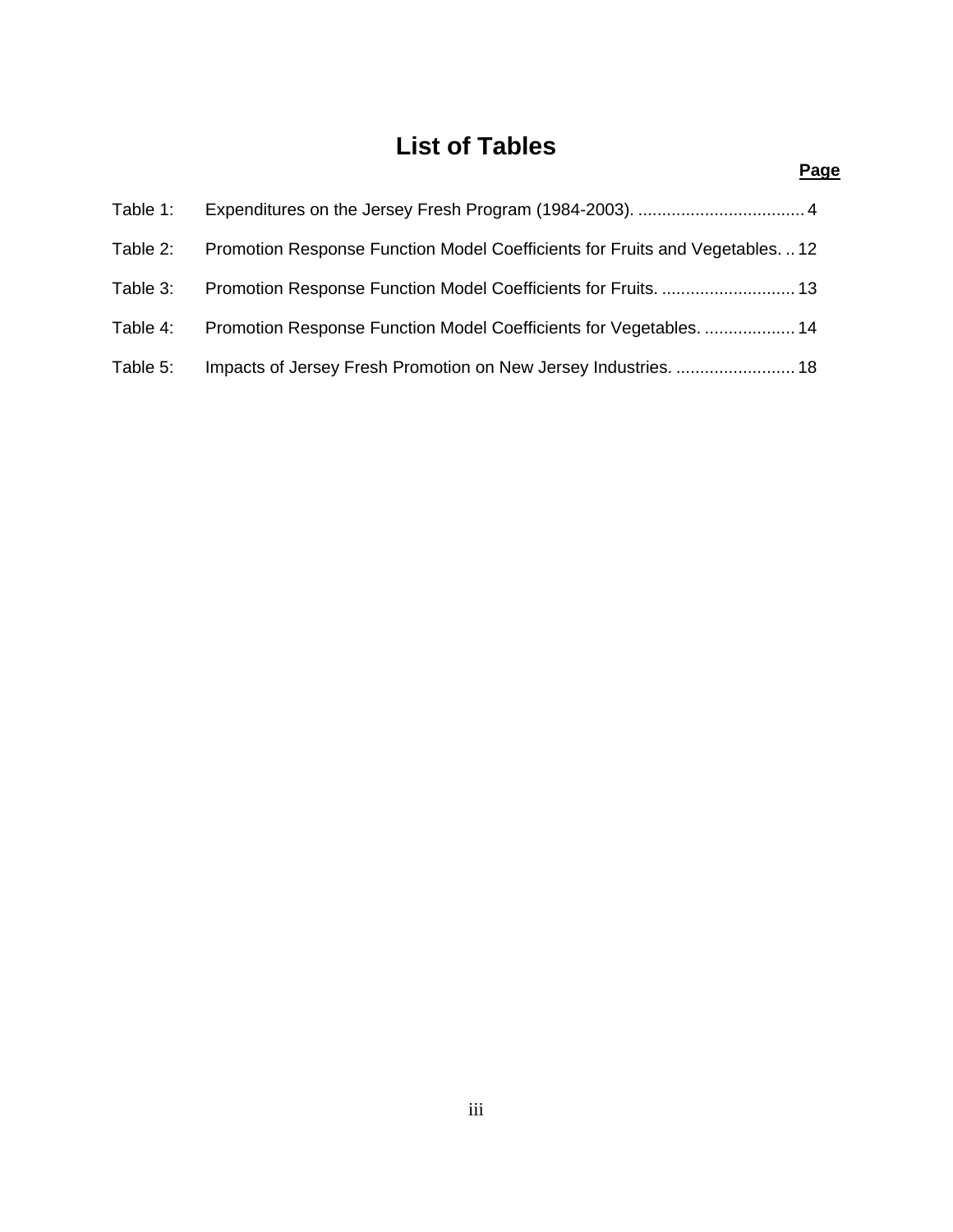## *Executive Summary*

In 1984, the Jersey Fresh program was implemented by the New Jersey Department of Agriculture and was the first state-funded marketing campaign for agricultural products produced in New Jersey. In an effort to spur demand for New Jersey farm products, this program was designed to increase consumer awareness of the state's agricultural products as well as to encourage food retailers to promote Jersey Fresh products.

 With funding from the USDA's Federal-State Marketing Improvement Program, the New Jersey Department of Agriculture commissioned this study to determine the impact of Jersey Fresh promotion on farmer cash receipts in New Jersey. The econometric analysis was focused on the fruit and vegetable sectors, the primary commodity areas expected to benefit most directly from Jersey Fresh promotion.

Study results show that:

- For every dollar spent on the Jersey Fresh Promotional Program through 2000, New Jersey's agricultural fruit and vegetable sector revenues increased by \$31.54 (2003 dollars).
- The additional economic activity created in the agricultural industry also had impacts on other parts of the economy, namely agricultural suppliers and service providers. In fact, each dollar spent on Jersey Fresh promotion resulted in an additional \$22.95 of sales in agricultural support industries and other related industries.
- In total, each dollar spent on Jersey Fresh promotion resulted in \$54.49 of increased economic output in the State.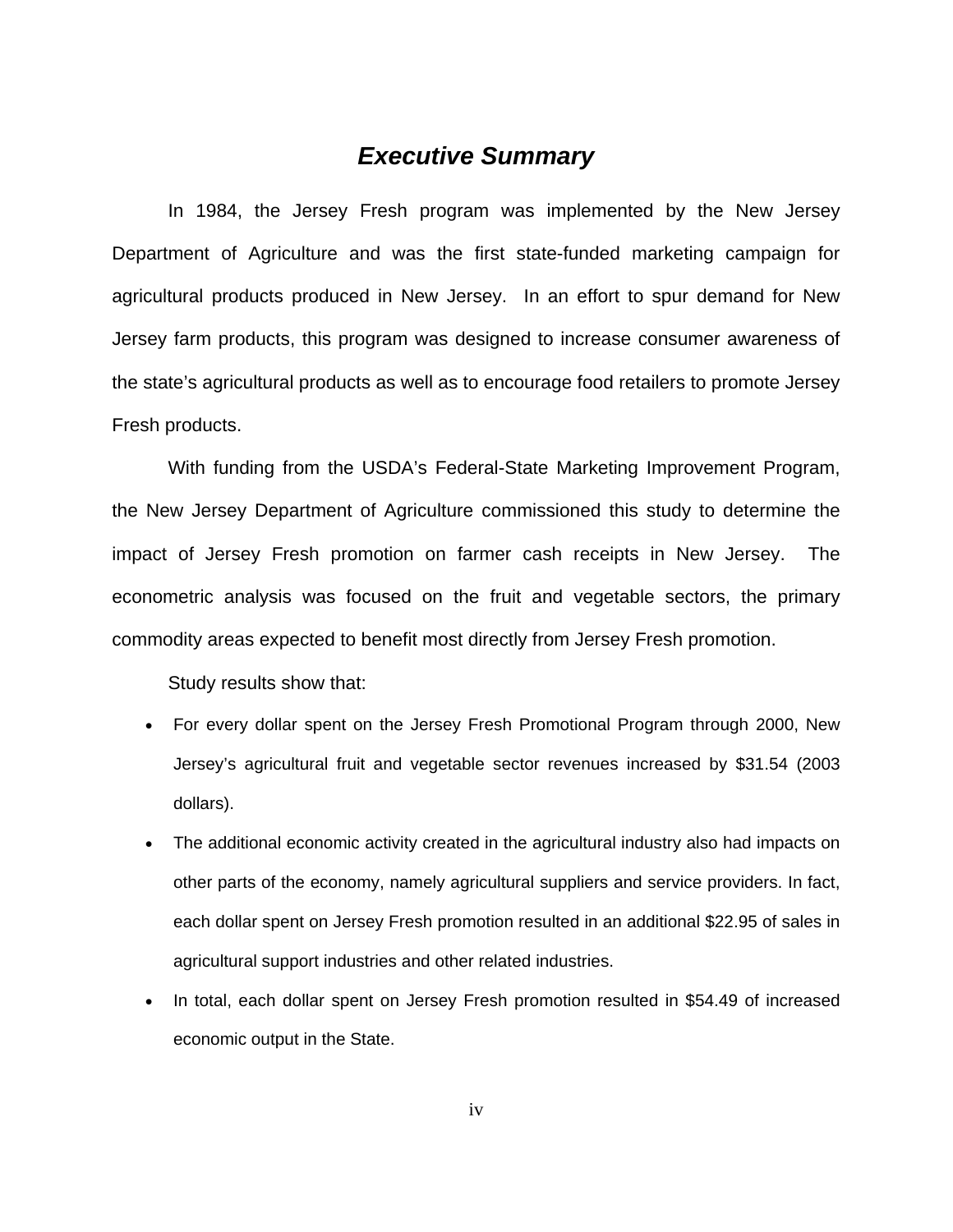Adjusting all dollars to 2003 levels, this means that the \$1.16 million spent on the Jersey Fresh program in 2000 increased fruit and vegetable cash receipts by \$36.6 million and created an additional \$26.6 million in economic activity within agricultural support industries. The total statewide economic impact of the Jersey Fresh program was therefore an estimated \$63.2 million.

The economic activity generated through Jersey Fresh promotion also impacts local, state, and federal taxes. An analysis of these tax impacts shows that New Jersey's State and local tax revenues increased by \$2.2 million in 2000 due to the increased economic activity attributable to Jersey Fresh promotion. Comparing this return to the 2000 program budget of \$1.16 million, the Jersey Fresh program appears to be better than revenue-neutral.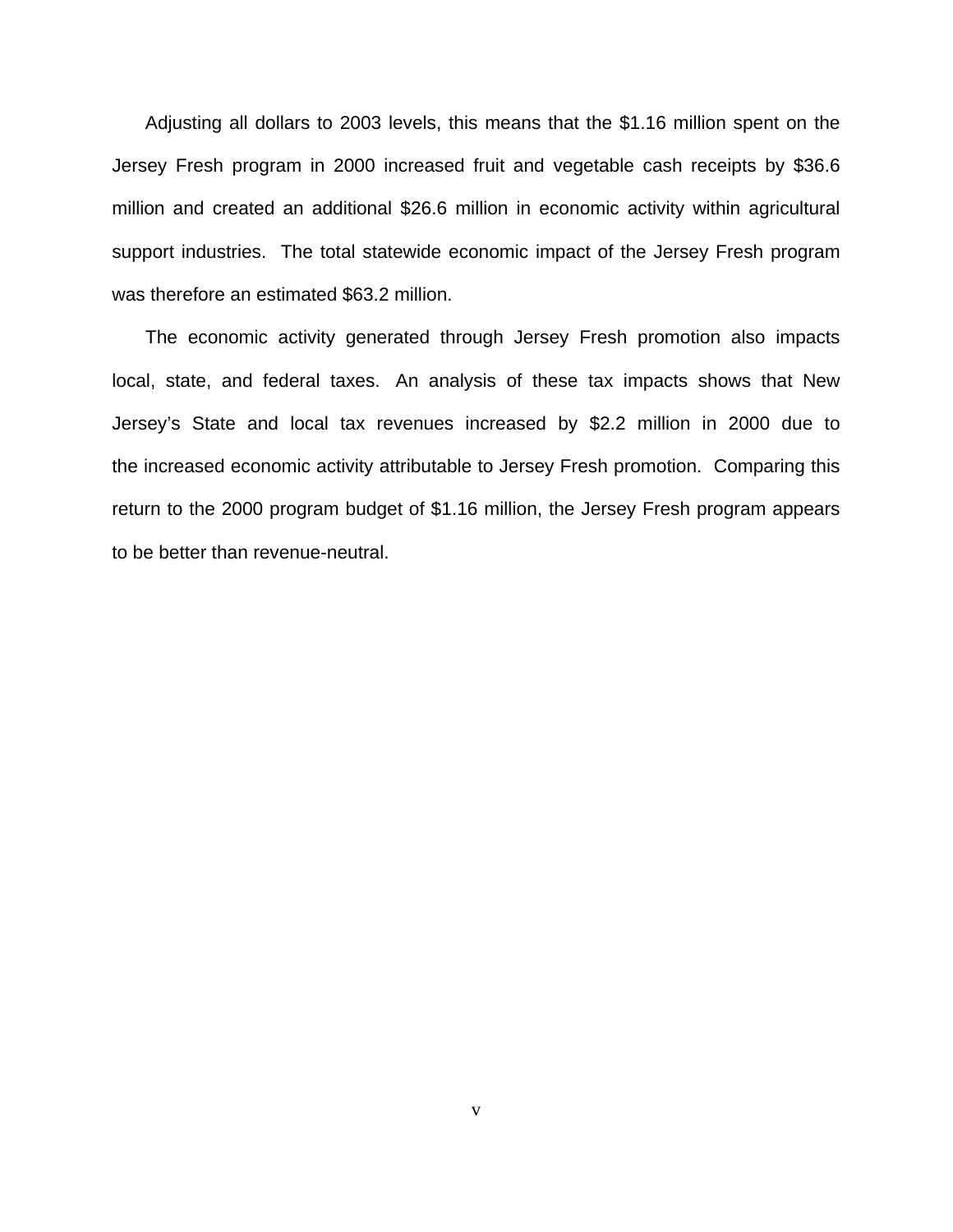## *Introduction*

 Brand promotion is largely contingent upon some perceived differentiation among products. In the case of most agricultural products, however, such differentiation is difficult to achieve. Products grown by different farmers are largely undistinguishable. Opportunities for market expansion via brand promotion are therefore quite limited in the agricultural industry unless a farmer occupies a niche market or is differentiable on some other basis (i.e., service, quality, etc.). This, too, is uncommon in agriculture.

 Much of agriculture is characterized by competitive markets. Individual farmers are typically incapable of influencing the prices they receive for products and are forced to sell goods at prices determined by the market. Collective promotion of farm products is a potential avenue for expanding markets for particular agricultural products, however, the requisite conditions for this form of promotion typically do not exist in New Jersey. New Jersey agriculture does not have dominant commodity areas within which farmers can formulate effective collective marketing strategies (e.g., constituting marketing cooperatives).

 As summarized by Adelaja, Nayga and Schilling (1994), farming in New Jersey does offer advantages that facilitate collective multi-commodity promotion. For instance, New Jersey farmers have proximate access to a vast and affluent metropolitan consumer market within which demand for fresh, high quality farm products is relatively high. Such proximity is an advantage, vis-a-vis producers in other regions of the U.S. or nations, that New Jersey agriculture is capable of capitalizing upon. In recognition of the difficulties associated with a private sector-led mobilization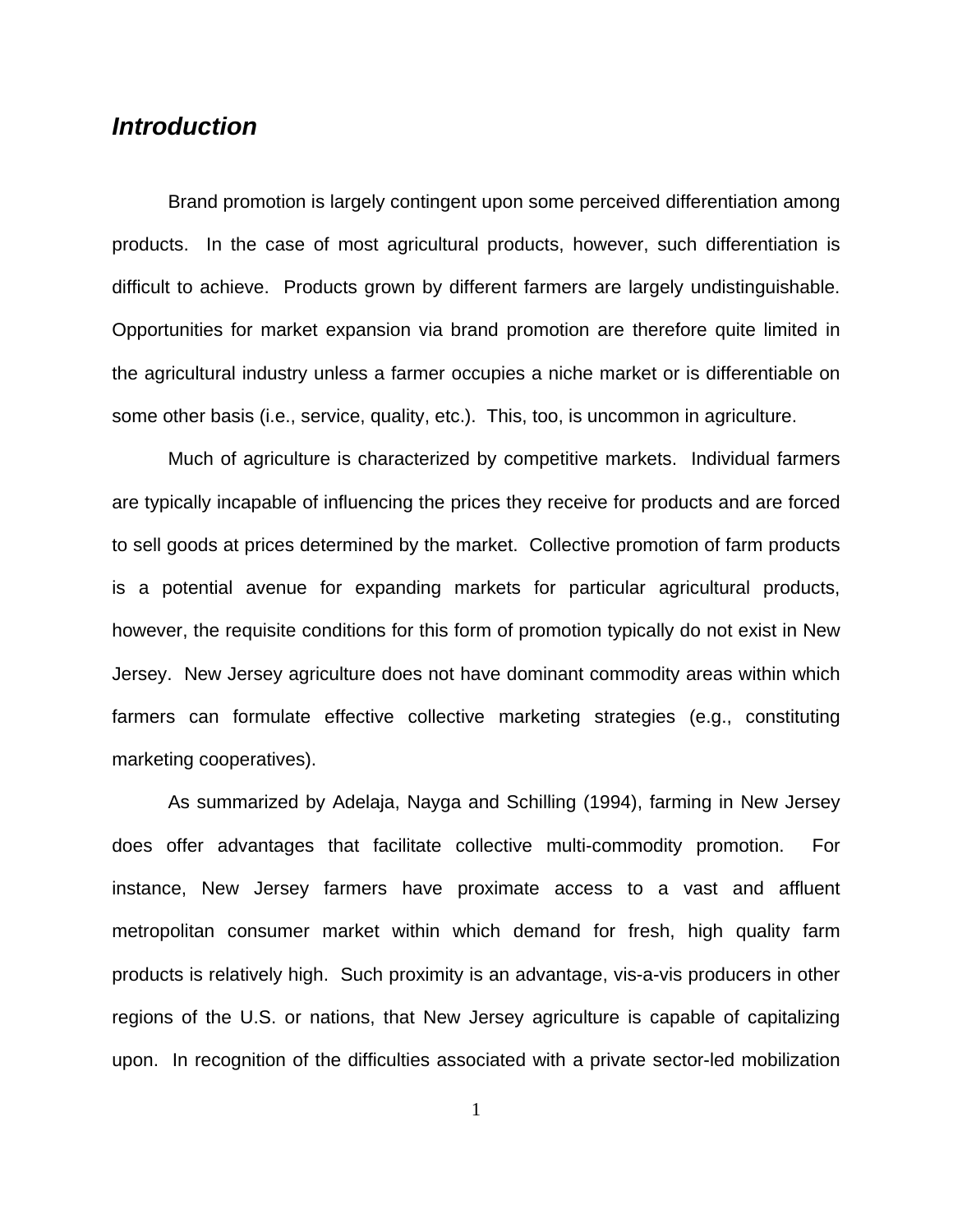of farmers to engage in collective promotion ("free riders", limited perception of opportunities for private gains, etc.), the New Jersey Department of Agriculture initiated the Jersey Fresh Program to promote farm products grown in the state. Along with the promotional program, a quality enhancement or standardization program designed to ensure brand quality was also implemented.

 With funding from the USDA's Federal-State Marketing Improvement Program, the New Jersey Department of Agriculture commissioned this study of the returns to the Jersey Fresh program. The focus of this study is to estimate the return to state expenditures on the Jersey Fresh program. Such an analysis encounters the same challenges faced by Adelaja, Nayga and Schilling in their 1994 study of the returns to Jersey Fresh, namely the selection of the appropriate methodology for evaluating return(s).

## *The Jersey Fresh Program*

 In 1984, the Jersey Fresh program was implemented by the New Jersey Department of Agriculture and was the first state-funded marketing campaign for agricultural products produced in New Jersey (Govindasamy et al., 1999; Govindasamy et al., 2001). In an effort to spur demand for New Jersey farm products, this program was designed to increase consumer awareness of the state's agricultural products as well as to encourage food retailers to promote Jersey Fresh products in displays. The advertisement media utilized under the Jersey Fresh program comprised billboards, ads in newspapers and wholesale trade publications, radio commercials on New Jersey,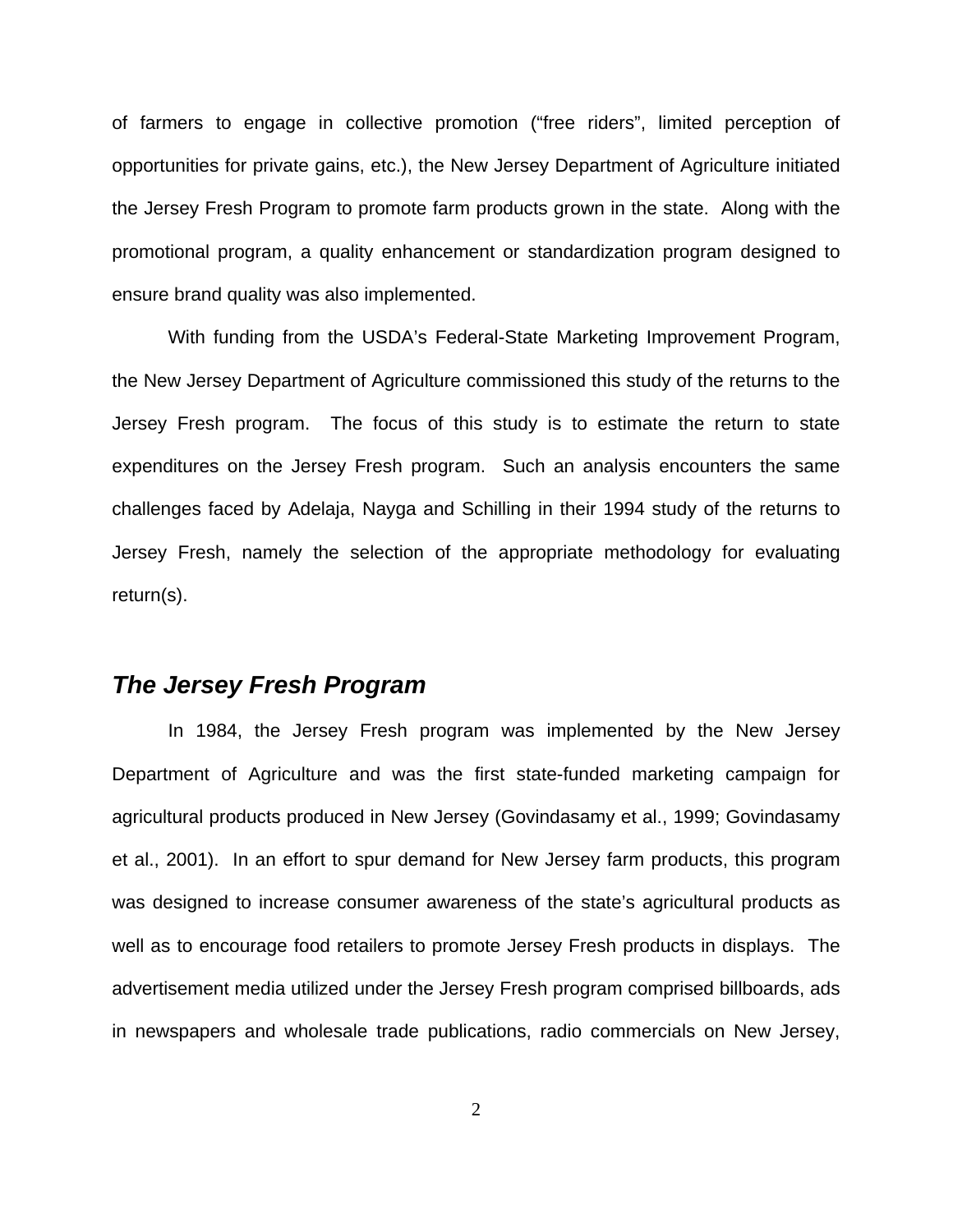New York and Philadelphia stations, television commercials and a variety of other materials including pins, bumper stickers and the like. Private funds were also leveraged under the program by matching the promotional dollars of agricultural organizations seeking to promote specific commodities. In 1984, \$50,000 in matching funds was allocated as part of the Jersey Fresh program (NJDA, 1985).

 A key factor advanced by the Jersey Fresh program was the freshness and quality of New Jersey's farm products. Proximity to the major tri-state consumer markets helped ensure product freshness at the time of purchase (Govindasamy et al., 1996). Indeed, a Gallup poll in 1984 indicated that freshness was among the most important attributes motivating the purchase of farm products. Sixty percent of individuals surveyed felt that New Jersey farm products were superior to products from other states in terms of freshness while nearly two-thirds of those polled indicated that they would purchase farm products identified as New Jersey grown. Subsequent research by (Govindasamy et al., 1998<sup>a</sup>; Govindasamy et al., 1998<sup>b</sup>; Govindasamy et al., 1998<sup>c</sup>; Govindasamy et al., 1998<sup>d</sup>) documented both a high level of consumer awareness of the Jersey Fresh program, as well as a preference among consumers for produce grown in New Jersey.

 Funding for the Jersey Fresh program in its first year was \$325,000. As shown in Exhibit 1, funding increased to a level of \$1.25 million in 1988 and 1989. Funding, however, declined dramatically over the next 3 years to a level of only \$50,000. The 1994 study of the impacts of the Jersey Fresh program on agricultural cash receipts in New Jersey suggested high returns and led policy makers to restore funding of the Jersey Fresh program to its previous level. In 1993, the program's budget was restored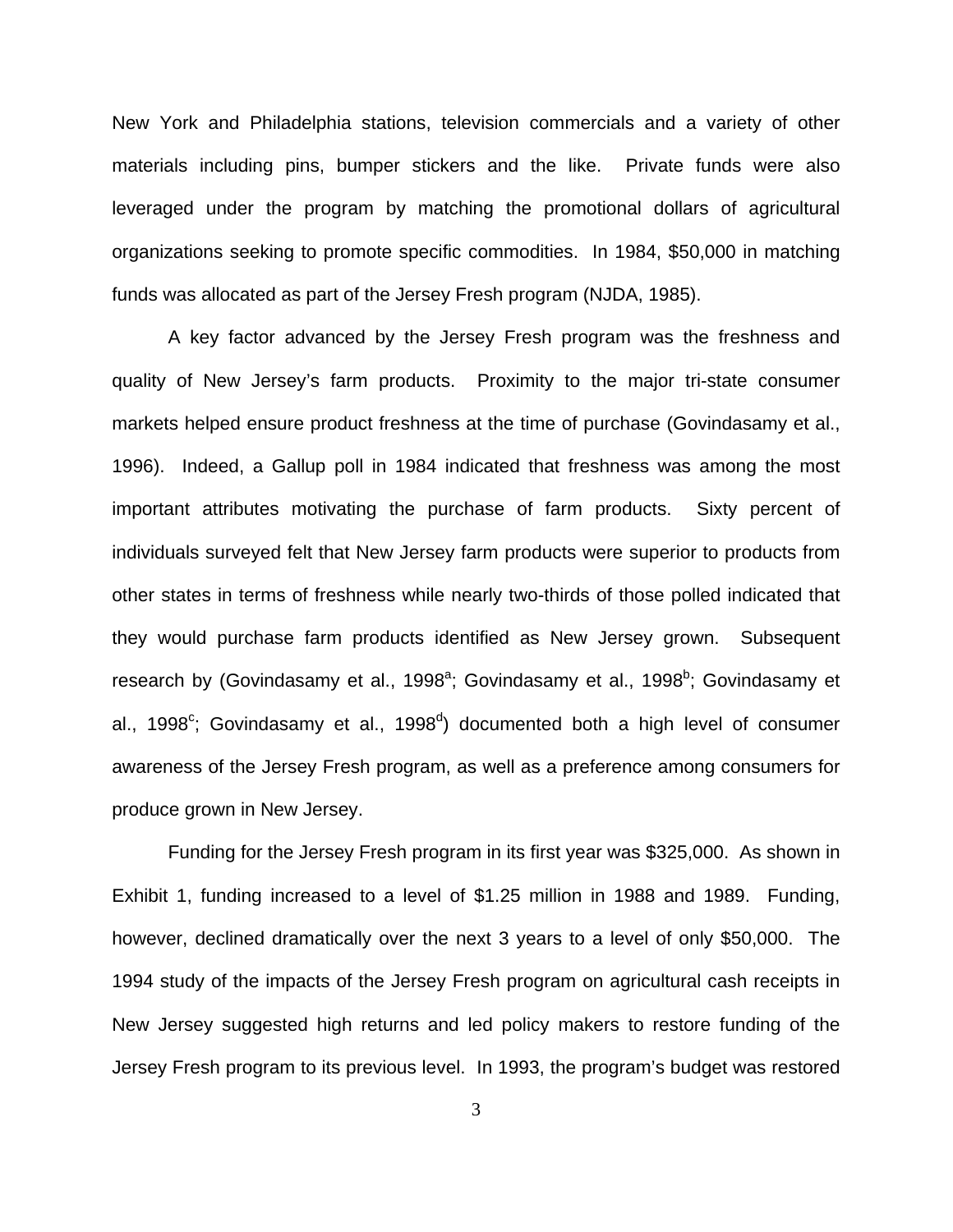to \$1.26 million and was maintained at this level through 1996. In 1997, the Jersey Fresh budget was reduced slightly to \$1.16 million due to internal re-allocations of funds within the New Jersey Department of Agriculture. The budget again declined in 2001 to \$1.02 million. In 2003, the program's budget was \$826,000. Since the program's inception in 1984, the state has allocated a total of \$18.1 million to support the Jersey Fresh program.

| Year                 | <b>Jersey Fresh Budget</b> |
|----------------------|----------------------------|
| 1984                 | \$325,000                  |
| 1985                 | \$625,000                  |
| 1986                 | \$875,000                  |
| 1987                 | \$1,125,000                |
| 1988                 | \$1,275,000                |
| 1989                 | \$1,275,000                |
| 1990                 | \$825,000                  |
| 1991                 | \$125,000                  |
| 1992                 | \$50,000                   |
| 1993                 | \$300,000                  |
| 1994                 | \$1,260,000                |
| 1995                 | \$1,260,000                |
| 1996                 | \$1,260,000                |
| 1997                 | \$1,160,000                |
| 1998                 | \$1,160,000                |
| 1999                 | \$1,160,000                |
| 2000                 | \$1,160,000                |
| 2001                 | \$1,016,000                |
| 2002                 | \$1,016,000                |
| 2003                 | \$826,000                  |
| Total<br>(1984-2003) | \$18,078,000               |

#### **Table 1: Expenditures on the Jersey Fresh Program (1984-2003).**

<sup>a</sup> The analysis in this study utilizes Jersey Fresh expenditure data for the 1984-2000 period due to the unavailability of more recent data for a number of dependent variables in the model.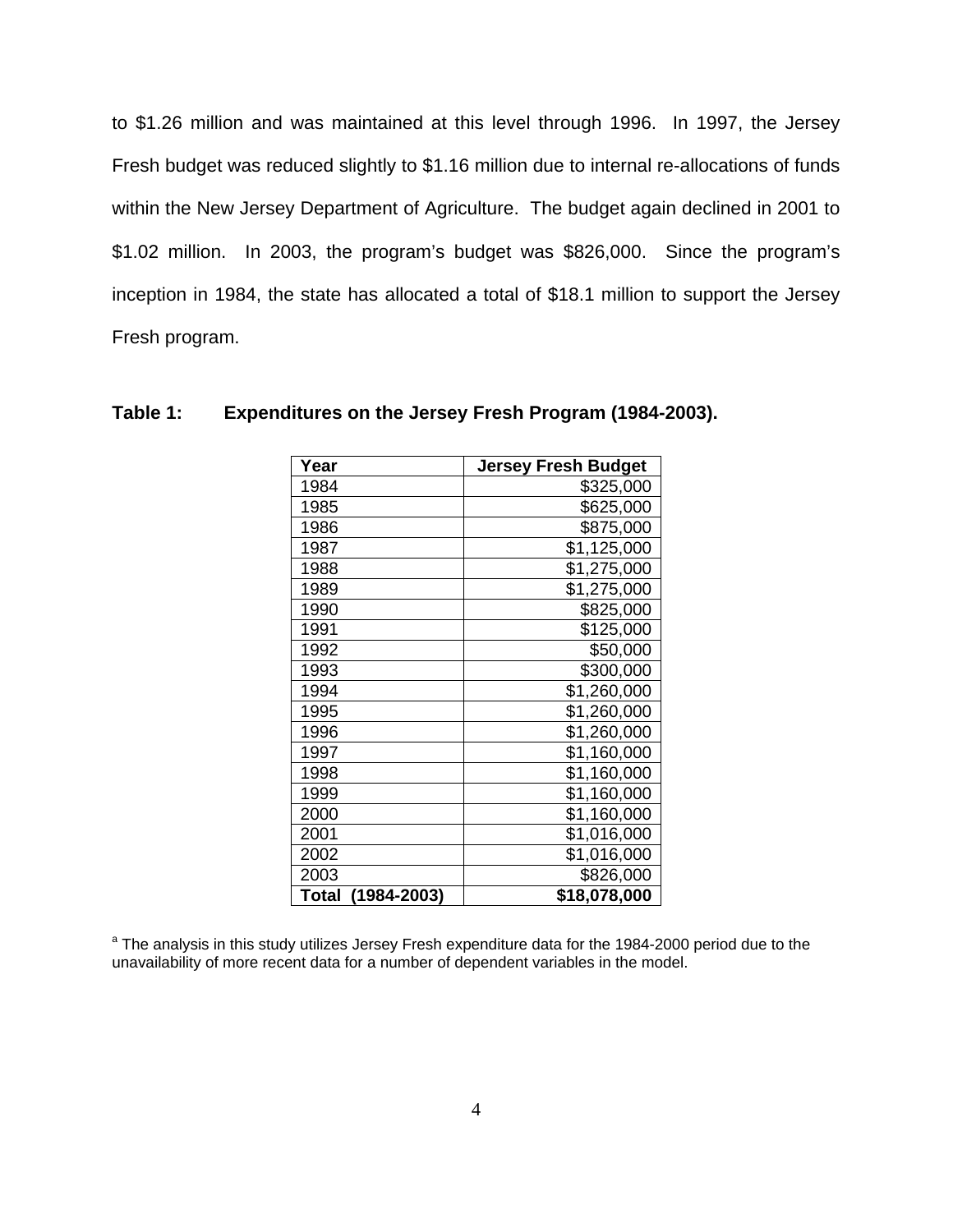## *Study Objectives*

 The purpose of this study is to examine the impacts of the Jersey Fresh program on the agricultural cash receipts of New Jersey farmers and the state in general. Specifically, the return on public expenditures on the Jersey Fresh program accruing to the fruit and vegetable sectors, the primary beneficiaries of the marketing program, will be estimated. The effects of this additional agricultural revenue on other supporting industries will also be estimated. It is anticipated that the results of this study will be useful to policy makers in assessing the benefit of and need for the Jersey Fresh program.

## *Empirical Model*

 Methods for estimating the returns to state agricultural promotion are not well established. The study team is unaware of any comparable studies in other states. Given that time series data is available on Jersey Fresh promotional program expenditures since its inception, the approach taken in this study is to estimate a Promotion Response Function (PRF) for New Jersey agriculture. The approach used in this study represents a refinement of the promotional response function developed by Adelaja et al. (1994) to estimate the impacts of the Jersey Fresh program on farm cash receipts. This methodology is used frequently for similar purposes (Kaiser et al., 1992; Kinnukan and Forker, 1986; Thompson and Eiler, 1975). Appropriate determinants of revenue include determinants of demand and supply and price determinants. Among the demand determinants previously used in similar studies are product price, demographics,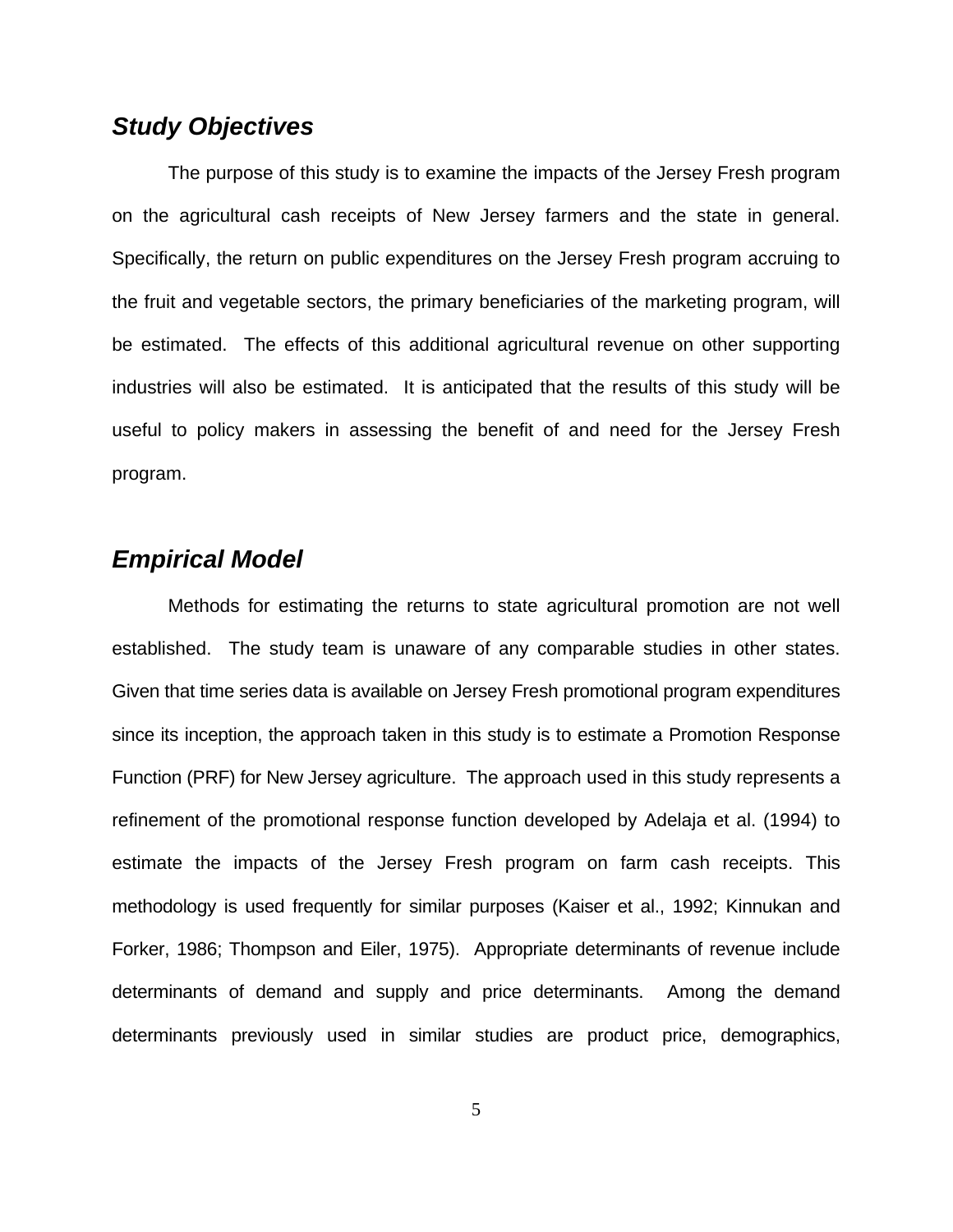consumer income, price of competing commodities, and trend related variables. Supply determinants include prices of products competing for the same resources, technology proxy and commodity price.

 Several different model specifications, based upon the most commonly used determinants of farm cash receipts in the literature, were developed and estimated in this research. In order to provide a more refined and accurate measure of the actual impact of state promotion on New Jersey farmers' sales, several revisions to the 1994 model were made. First, rather than measuring the impact of Jersey Fresh on all cash receipts, it was determined to be more appropriate to focus the analysis on only the fruit and vegetable sectors; the primary commodity groups believed to benefit from Jersey Fresh promotion. Second, to more fully explain variability in farm cash receipts, crop yields were "de-trended" in order to control for factors such as technological changes over time and provide a more pure estimate of the effect of Jersey Fresh promotion on farm sales. Third, the effects of price variability due to inflation were controlled by adjusting all dollars to 2000 dollars. Finally, variables for per capita fruit and vegetable consumption were added to control for the effects of trends in consumer demand for such products.

Models were developed defining three different dependent variables: total cash receipts in the fruit and vegetable sectors, cash receipts in the fruit sector only, and cash receipts in the vegetable sector only. The final models upon which the results of this study are based specify farm cash receipts (defined using each of the three different measures) as a function of real per capita income of New Jersey, real expenditures on the Jersey Fresh program, the aggregate price index for New Jersey farm commodities, the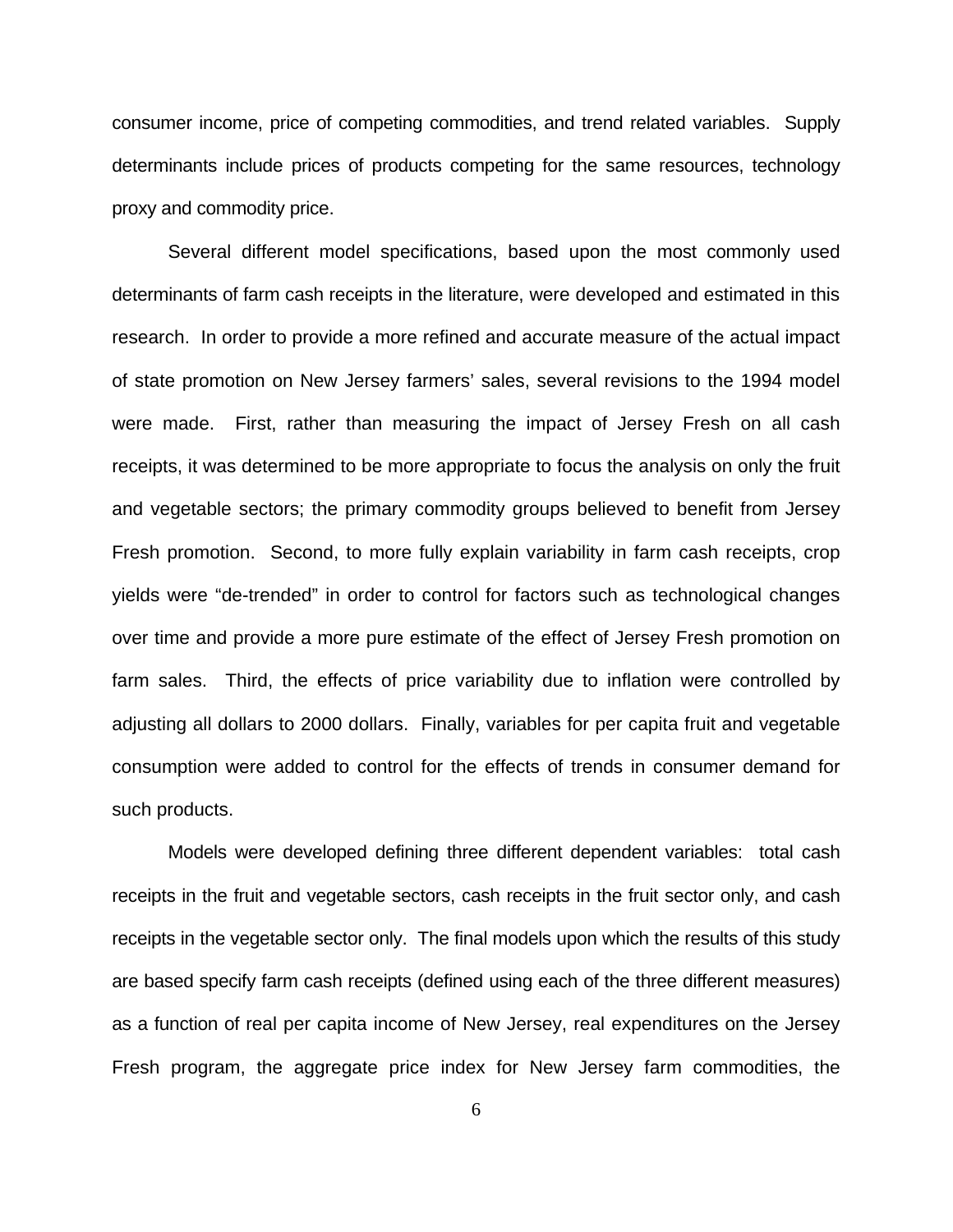aggregate price index for United States, real per capita consumption expenditures for United States residents, a dummy variable for the implementation of the Jersey Fresh program (defined as a zero prior to 1984 and one otherwise), U.S. per capita consumption of fruits, and U.S. per capita consumption of vegetables. Data were collected for the period from 1970 to 2000.

The cash receipts variables were constructed as composites of crop acreage, yield per acre, and unit price for the major fruits and vegetables in New Jersey in order to control for effects such as price fluctuation and technological change impacts.<sup>1</sup> This allowed for the estimation of several different dependent variable specifications, including:

(1) deflated commodity prices;

1

- (2) deflated commodity prices and de-trended yields; and,
- (3) deflated commodity prices and adjusted de-trended yields.

For all models, dollar values were deflated using the consumer price index (CPI) for Northeast urban consumers (all items) from Bureau of Labor Statistics. All values were deflated using a 2000 index for easier interpretation of results.

De-trending the yield eliminates the increase in yield due to technological improvements over time and captures true increase in production due to Jersey Fresh

<sup>1</sup> Fruits included in the fruit sector cash receipts composite are apple, blueberry, cranberry, peach, and strawberry. The vegetable sector comprises asparagus, cabbage, cucumber, eggplant, escarole, lettuce, pepper, snap bean, spinach, sweet corn, and tomato.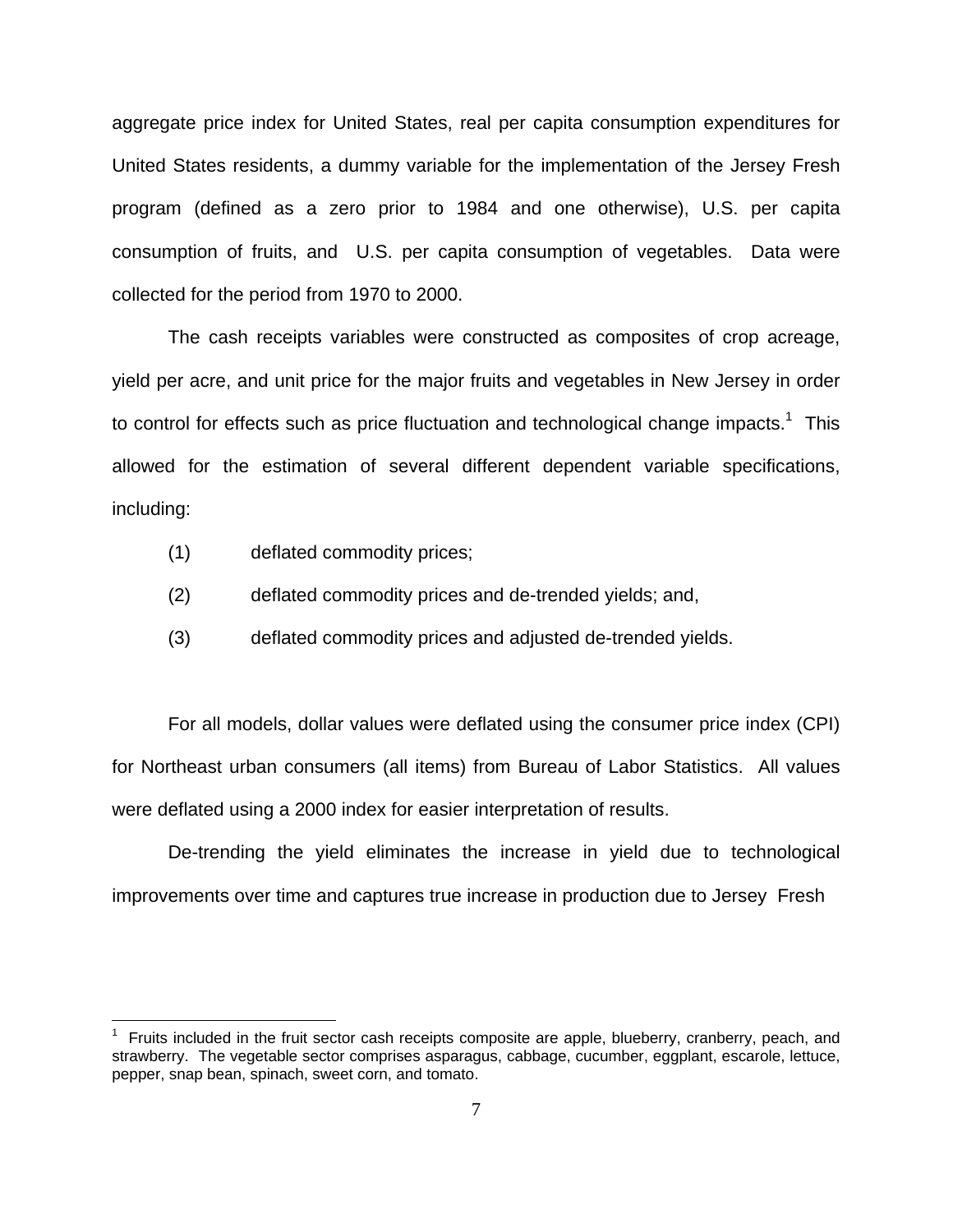promotional program. Yields were de-trended using two different methodologies, as follows. Specification 2 ("de-trended yields") was derived as follows:

Consider the following equation,

$$
y_t^a = a + bt + \mathbf{e},\tag{1}
$$

where,

| $y_t^a$ = actual non-de-trended crop yield              |     |
|---------------------------------------------------------|-----|
| $y_t^T = a + bt$ is the trended crop yield              | (2) |
| $e = y_t^D$ = random component or de-trended crop yield | (3) |

From (1), (2) and (3) we can derive

$$
y_t^a = y_t^T + y_t^D \tag{4}
$$

Since the residual e may be positive or negative, from (1)

$$
y_t^a - bt = a + e = y_t^b
$$

One can estimate de-trended crop yield as

| Model 1: $y_t^D = y_t^a - bt$ or |  |
|----------------------------------|--|
|----------------------------------|--|

$$
Model 2: y_t^D = a + e \tag{6}
$$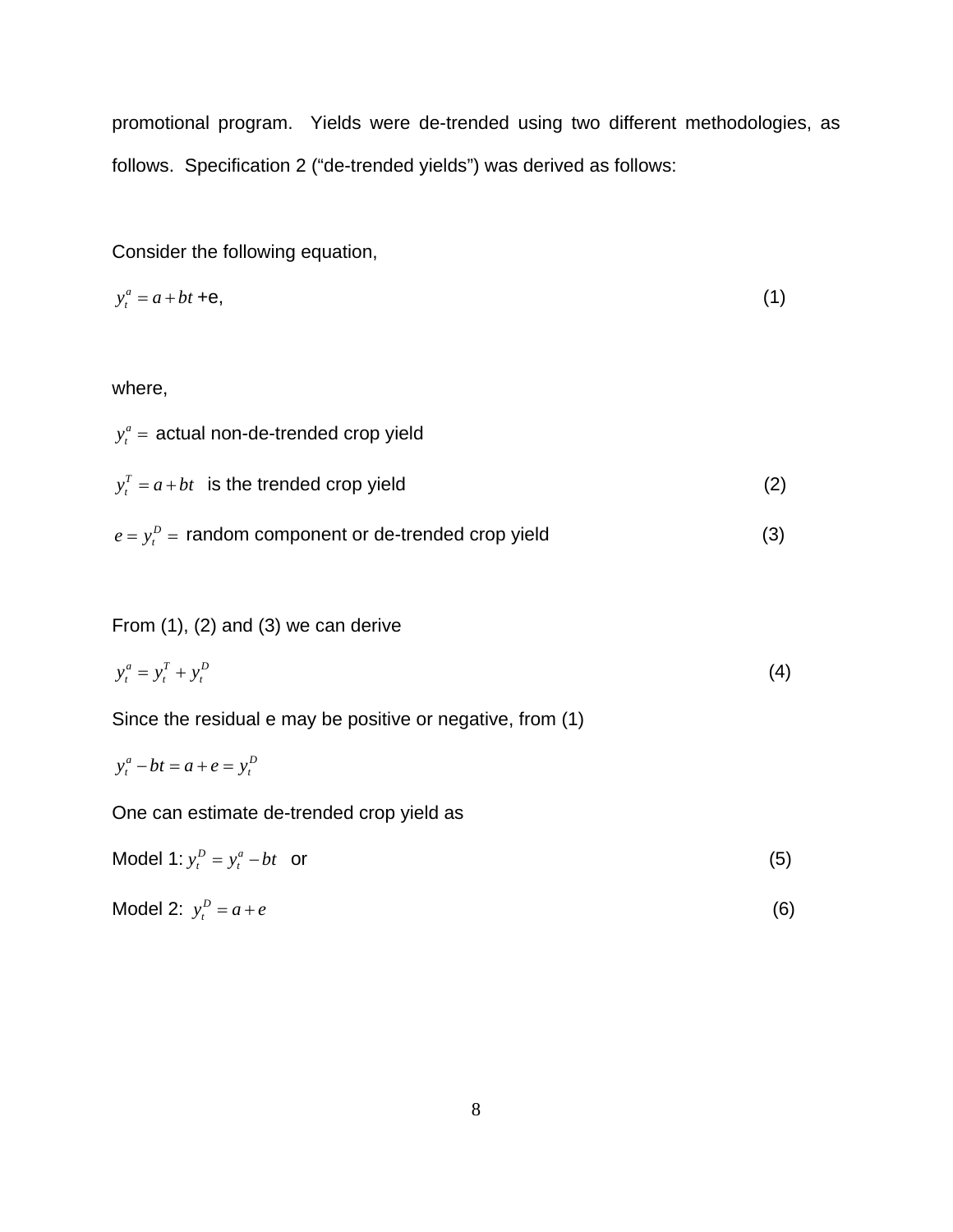Specification 3 ("adjusted de-trended yield") was derived as follows. Adjusted detrended is calculated as: de-trended yield plus actual yield average minus de-trended yield average. Therefore, adjusted de-trended yield can be calculated as:

$$
y_t^{AD} = y_t^D + (\overline{y_t^a} - \overline{y_t^D})
$$
\n<sup>(7)</sup>

Adjusted de-trended values more accurately eliminates increases in yield due to technological factors and better isolates the impact of Jersey Fresh promotional program. The results from all three models are presented for comparison.

### *Data and Estimation*

Data were collected from various sources. Per capita income of New Jersey residents was collected from Bureau of Economic Analysis of U.S. Department of Commerce. Jersey Fresh budget information was collected from New Jersey Agricultural yearbooks. Since New Jersey price index is not readily available, the index was calculated as the Thornquist-Theil index of all community prices. The data pertaining to U.S. price index of farm commodities and U.S. per capita expenditure were obtained from Bureau of Labor Statistics of US Department of Labor. U.S. per capita consumption of fruits and vegetables were collected from Economic Research Service of United States Department of Agriculture.

An ordinary least squares model (OLS) was used to estimate the results, assuming a linear relationship between cash receipts and its determinants as: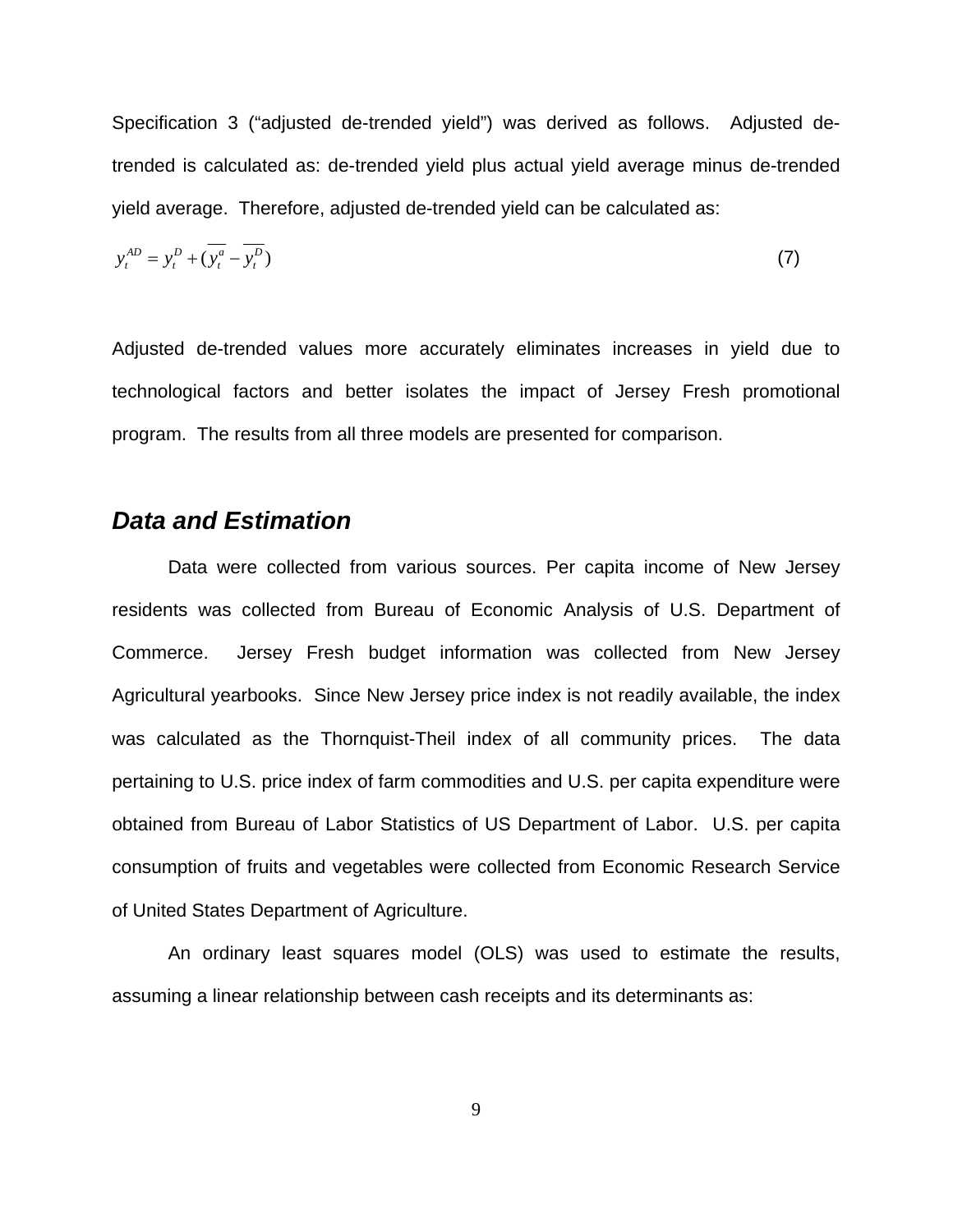$$
X_i = \alpha_0 + \alpha_1 \text{DPCAPITAY} + \alpha_2 \text{DJFBUDGET} + \alpha_3 \text{NJPRIC}
$$

#### +  $\alpha_4$ USPRICES +  $\alpha_5$  DUSPCEXPND +  $\alpha_6$ JFDUMMY

 $+\alpha_7$  PCC\_FRUITS+  $\alpha_8$ PCC\_VEG +U; (8)

Where  $i = 1$  to 9.

Where,

 $X_1$  is deflated actual revenue of vegetables (dollars),

 $X<sub>2</sub>$  is deflated actual revenue of fruits (dollars),

 $X<sub>3</sub>$  is deflated actual revenue of fruits and vegetables (dollars),

 $X_4$  is deflated detrended revenue of vegetables (dollars),

 $X<sub>5</sub>$  is deflated detrended revenue of fruits (dollars),

 $X_6$  is deflated detrended revenue of fruits and vegetables (dollars),

 $X<sub>7</sub>$  is deflated adjusted revenue of vegetables (dollars),

 $X_8$  is deflated adjusted revenue of fruits (dollars),

 $X<sub>9</sub>$  is deflated adjusted revenue of fruits and vegetables (dollars),

DPCAPITAY is the deflated per capita income of New Jersey (dollars),

DJFBUDGET is deflated expenditure on the Jersey Fresh program (dollars),

NJPRIC is the aggregate price index for New Jersey farm commodities,

USPRICES is the aggregate price index for United States,

DUSPCEXPND is deflated per capita consumption expenditure of Unites States (dollars),

JFDUMMY is a dummy variable defined as a zero prior to 1984 and one otherwise,

PCC\_FRUITS is U.S. per capita consumption of fruits (lbs.) and

PCC\_VEG is U.S. per capita consumption of vegetables (lbs.).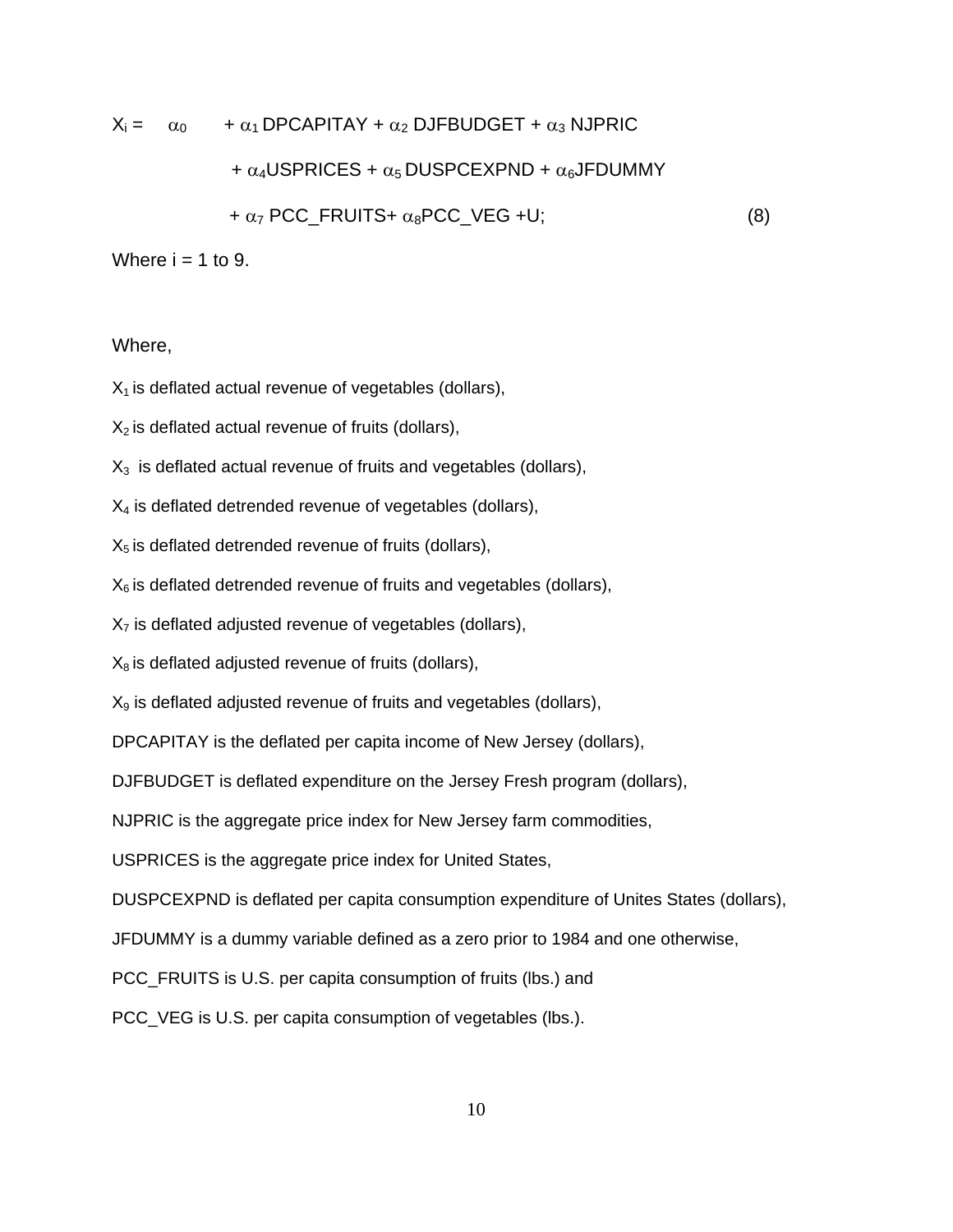The intercept term is represented by  $\alpha_0$  while other coefficients are represented as  $\alpha_1$  through  $\alpha_8$ . The error term is represented by U and is assumed to be normally and independently distributed with a mean of zero and constant variance. The coefficient for JFBUDGET  $(\alpha_2)$  provides the marginal impact of a Jersey Fresh Program dollar on cash receipts of New Jersey farmers.

## *Study Results*

 The estimation results for each of the 9 models are presented in Tables 2, 3, and 4. The interpretation of findings will focus on the results of the "deflated, adjusted detrended" promotion response function models estimated for the (1) fruit and vegetable sectors, (2) fruit sector, and (3) vegetable sector.

#### *The Fruit and Vegetable Model*

 The estimation results of the promotion response function for the combined fruit and vegetable sectors are presented in Table 2. The adjusted R-square for the deflated, adjusted de-trended model is 0.9281. The adjusted R-squares for deflated and deflated/de-trended models are 0.8814 and 0.922, respectively. All three models are significant at 1%, which indicates that collectively the independent variables significantly explain the variation in fruit and vegetable cash receipts. In the case of the deflated model, DPCAPITAY is significant at 5% and DJBUDJET is also significant at the 5% level. In the case of deflated/de-trended model, DPCAPITAY is significant at the 10% level, while DJBUDGET and JFDUMMY are significant at the 5% level. In the case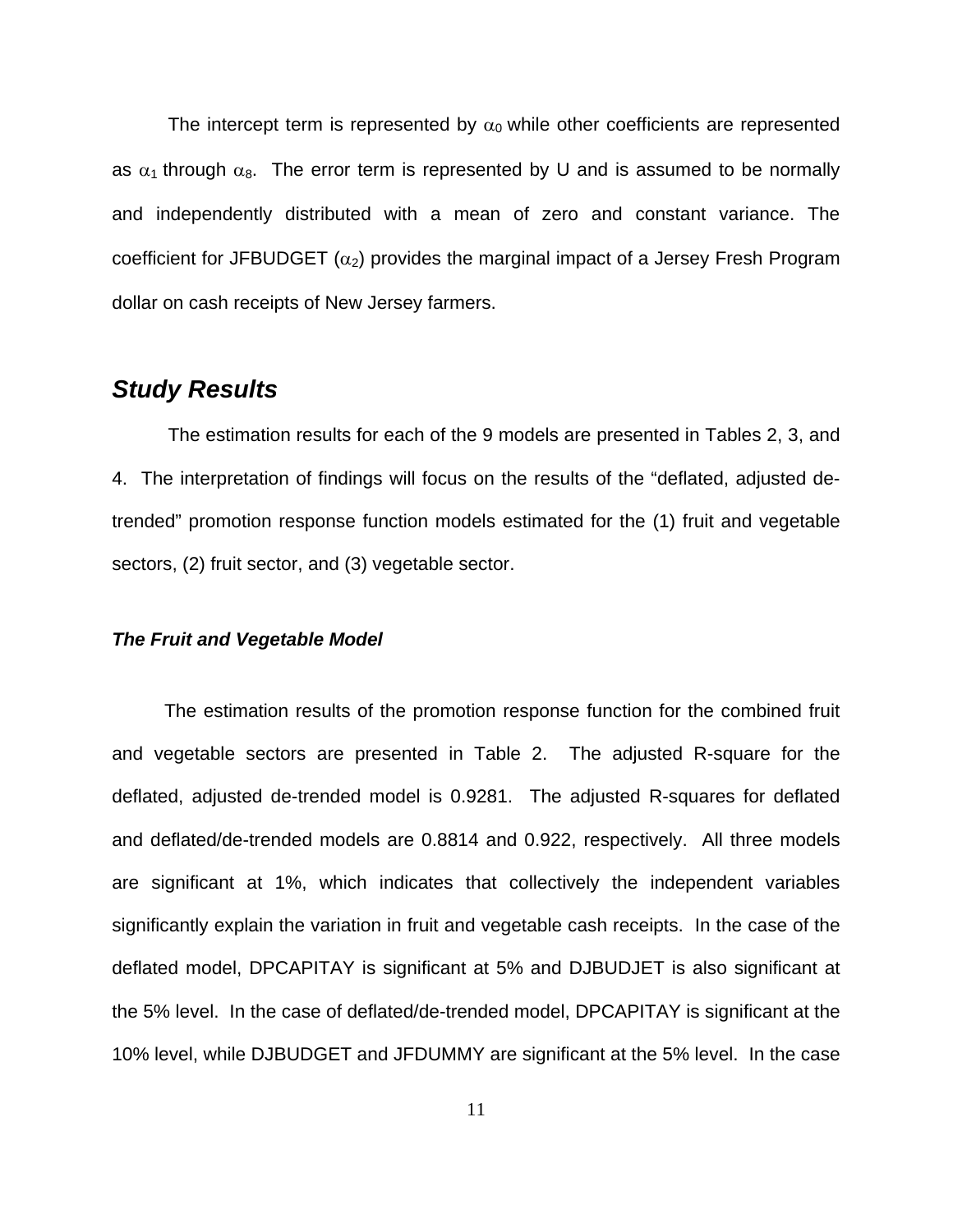of the deflated adjusted de-trended model, DPCAPITAY, DUSPCEXPND and PCC\_VEG are significant at 10% level. DJBUDGET and JFFUMMY are significant at 5% level.

|                   | <b>Parameter Estimates</b> |                               |                                        |  |
|-------------------|----------------------------|-------------------------------|----------------------------------------|--|
| <b>Variables</b>  | <b>Deflated</b>            | <b>Deflated</b><br>De-trended | <b>Deflated adjusted</b><br>De-trended |  |
| <b>INTERCEPT</b>  | ***<br>780822119           | 798387086                     | 91224098                               |  |
| <b>DPCAPITAY</b>  | $-12564$                   | $-11915$                      | $-11733$                               |  |
| <b>DJBUDGET</b>   | 26.66                      | 25.37**                       | 29.10                                  |  |
| <b>NJPRIC</b>     | $-142733$                  | $-196008$                     | $-192550$                              |  |
| <b>USPRICES</b>   | 143311                     | 80796                         | 103552                                 |  |
| <b>DUSPCEXPND</b> | 46353                      | 43592                         | 50932                                  |  |
| <b>JFDUMMY</b>    | -38604628                  | $-50338356$                   | -52461551                              |  |
| <b>PCC FRUITS</b> | -1586883                   | -1939063                      | $-2057551$                             |  |
| PCC VEG           | -1354405                   | $-1117451$                    | $-1823560$                             |  |

#### **Table 2: Promotion Response Function Model Coefficients for Fruits and Vegetables.**

\* Variables are statistically significant at the 10 percent level.

\*\* Variables are statistically significant at the 5 percent level.

\*\*\* Variables are statistically significant at the 1 percent level.

#### *The Fruit Model*

The estimation results of the promotion response function for the fruit sector are presented in Table 3. The adjusted R-square for the deflated adjusted de-trended model is 0.758. The adjusted R-squares for deflated and deflated/de-trended models are 0.5522 and 0.735, respectively. All three models are significant at 1%, which indicates that the independent variables significantly explain the variation in fruit cash receipts. In the deflated and deflated/de-trended models, PCC\_VEG is significant at the 10% level and in the deflated adjusted de-trended model PCC\_VEG is significant at the 5% level.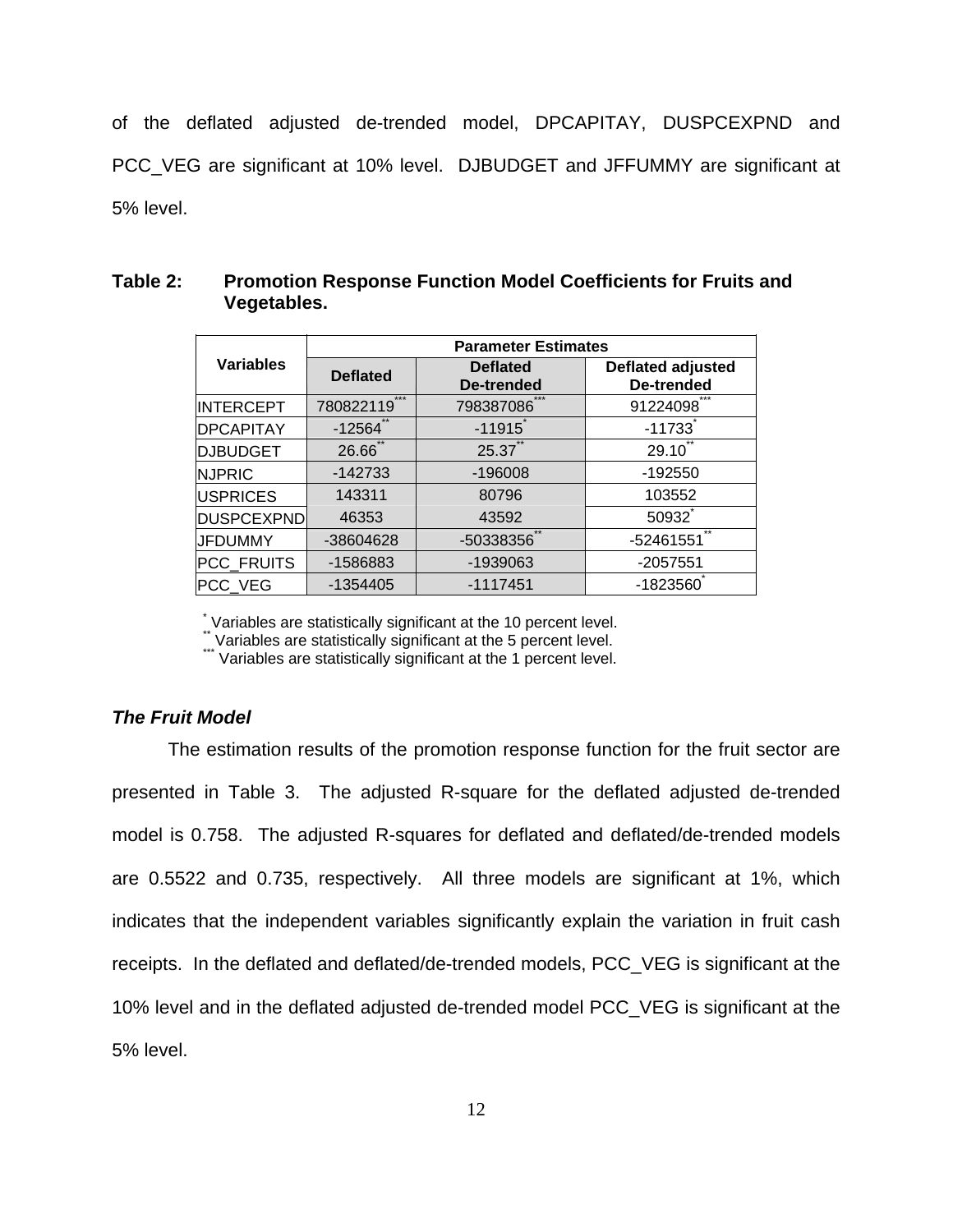|                   | <b>Parameter Estimates</b> |                               |                                        |  |  |
|-------------------|----------------------------|-------------------------------|----------------------------------------|--|--|
| <b>Variables</b>  | <b>Deflated</b>            | <b>Deflated</b><br>De-trended | <b>Deflated adjusted</b><br>De-trended |  |  |
| <b>INTERCEPT</b>  | 360677728                  | 391525485                     | 438201133                              |  |  |
| <b>DPCAPITAY</b>  | $-5966.04$                 | $-5897.59$                    | $-5769.61$                             |  |  |
| <b>DJBUDGET</b>   | 2.01                       | 2.36                          | 3.41                                   |  |  |
| <b>NJPRIC</b>     | 37196                      | 19395                         | 27308                                  |  |  |
| <b>USPRICES</b>   | 47585                      | 1966.79                       | 14275                                  |  |  |
| <b>DUSPCEXPND</b> | 24620                      | 27924                         | 24904                                  |  |  |
| <b>JFDUMMY</b>    | 2932906                    | $-3191113$                    | -28644414                              |  |  |
| PCC_FRUITS        | $-249265$                  | -584876                       | $-502217$                              |  |  |
| PCC_VEG           | $-1225368$                 | $-1190350$                    | $-1409493$                             |  |  |

#### **Table 3: Promotion Response Function Model Coefficients for Fruits.**

\* Variables are statistically significant at the 10 percent level.

\* Variables are statistically significant at the 5 percent level.

\*\*\* Variables are statistically significant at the 1 percent level.

#### *The Vegetable Model*

The estimation results of the promotion response function for the vegetable sector are presented in Table 4. The adjusted R-square for the deflated adjusted detrended model is 0.9505. The adjusted R-squares for the deflated and deflated/detrended models are 0.9249 and 0.9451, respectively. All three models are significant at 1%, which indicates that the independent variables collectively significantly explain the variation in vegetable cash receipts. In the case of the deflated model, DPCAPITAY, NJPRIC and USPRICES are significant at the 10% level. DJBUDJET and JFDUMMY are significant at the 1% level. In the case of the deflated/de-trended model, USPRICES became insignificant but NJPRIC became significant at 5%. In the case of the deflated adjusted de-trended model, all variables are significant except PCC\_VEG. DPCAPITAY, USPRICES, DUSPCEXPND and PCC\_FRUITS are significant at the 10% level. NJPRIC is significant at the 5% level. DJBUDGET and JFFUMMY are significant at the 1% level.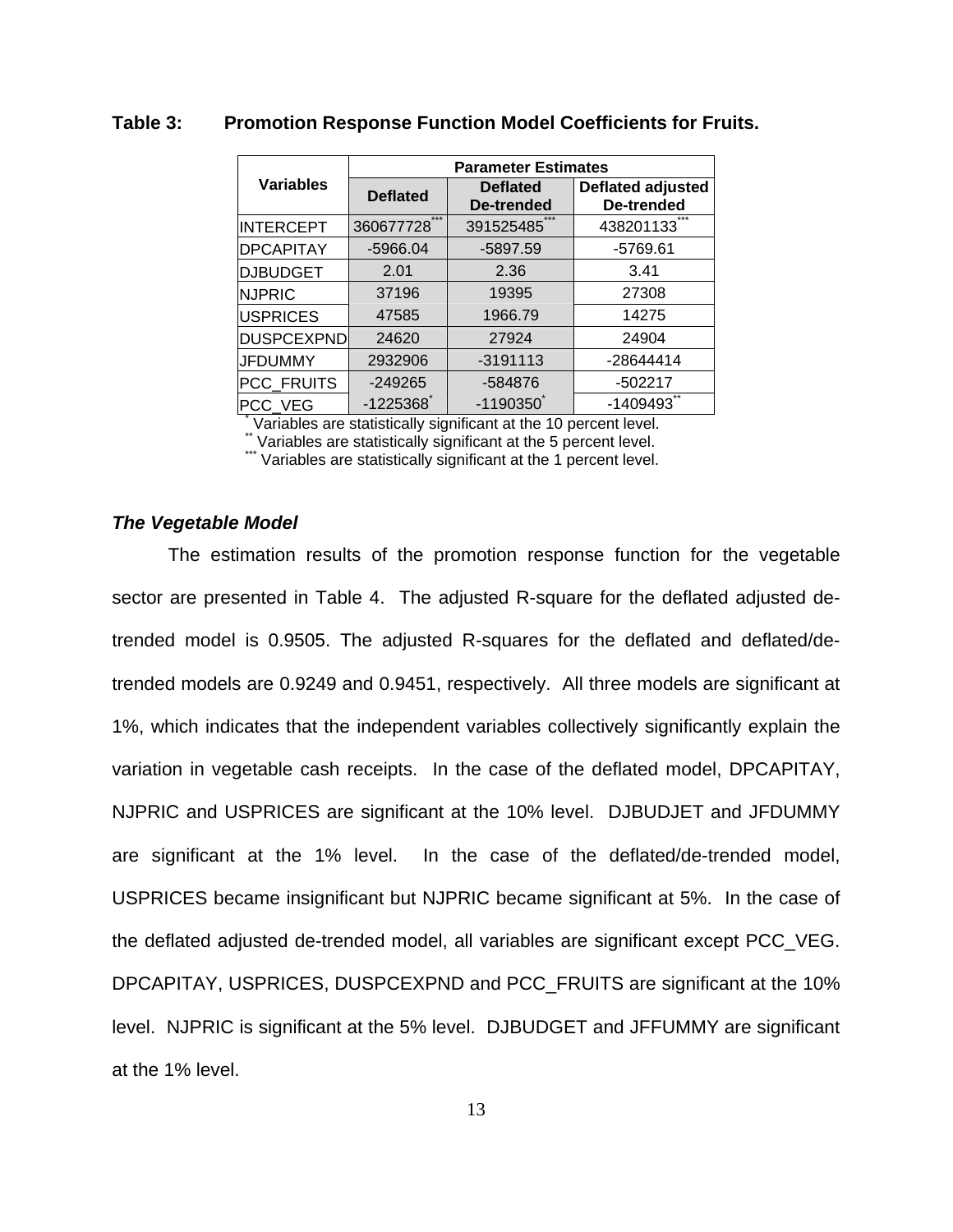| <b>Variables</b>                                                 | <b>Parameter Estimates</b> |                                      |                                 |  |  |
|------------------------------------------------------------------|----------------------------|--------------------------------------|---------------------------------|--|--|
|                                                                  | <b>Deflated</b>            | <b>Deflated</b><br><b>De-trended</b> | Deflated adjusted<br>De-trended |  |  |
|                                                                  | 420144392                  | 406861600                            | 474092965                       |  |  |
| <b>INTERCEPT</b>                                                 |                            |                                      |                                 |  |  |
| <b>DPCAPITAY</b>                                                 | $-6598.22$                 | $-6017.27$                           | $-5963.68$                      |  |  |
| <b>DJBUDGET</b>                                                  | 24.65                      | 23.01                                | 25.69                           |  |  |
| <b>NJPRIC</b>                                                    | $-179929$                  | $-215402$                            | $-219858$                       |  |  |
| <b>USPRICES</b>                                                  | 95726                      | 78829                                | 89277                           |  |  |
| <b>DUSPCEXPND</b>                                                | 21733                      | 15668                                | 26028                           |  |  |
| <b>JFDUMMY</b>                                                   | $-41537534$                | $-47147243$                          | -49597137                       |  |  |
| PCC_FRUITS                                                       | -1337618                   | -1354188                             | $-1555334$                      |  |  |
| PCC_VEG                                                          | $-129037$                  | 72899                                | $-414067$                       |  |  |
| Variables are statistically significant at the 10 percent level. |                            |                                      |                                 |  |  |

#### **Table 4: Promotion Response Function Model Coefficients for Vegetables.**

\*\* Variables are statistically significant at the 5 percent level.

 $*$  Variables are statistically significant at the 1 percent level.

## *Interpretation of Findings*

#### *Impact of the Jersey Fresh Program on Farm Cash Receipts*

 The variable of interest in the promotion response function is DJBUDGET. The parameter coefficient for this variable demonstrates the impact of a dollar spent on promotion via the Jersey Fresh program on the cash receipts of New Jersey farmers. The models estimated in this study indicate that for every dollar the state spent on the Jersey Fresh Program between 1984 and 2000, cash receipts in the fruit and vegetable sectors were increased by \$29.10 (in 2000 dollars). Adjusting this figure by the Consumer Price Index to 2003 dollars suggests that the return to Jersey Fresh promotion in 2003 was \$31.54 for each dollar spent on the program. This means that in 2000, the \$1.16 million spent on the Jersey Fresh program increased fruit and vegetable cash receipts by an estimated \$36.6 million in current dollars. $^2$ 

<sup>————————————————————&</sup>lt;br><sup>2</sup> The econometric model estimated the returns to Jersey Fresh promotion through 2000. To facilitate the discussion and interpretation of findings, all impact figures were adjusted to 2003 levels using the consumer price index for urban residents. Economic data in the following sections are in 2003 dollars.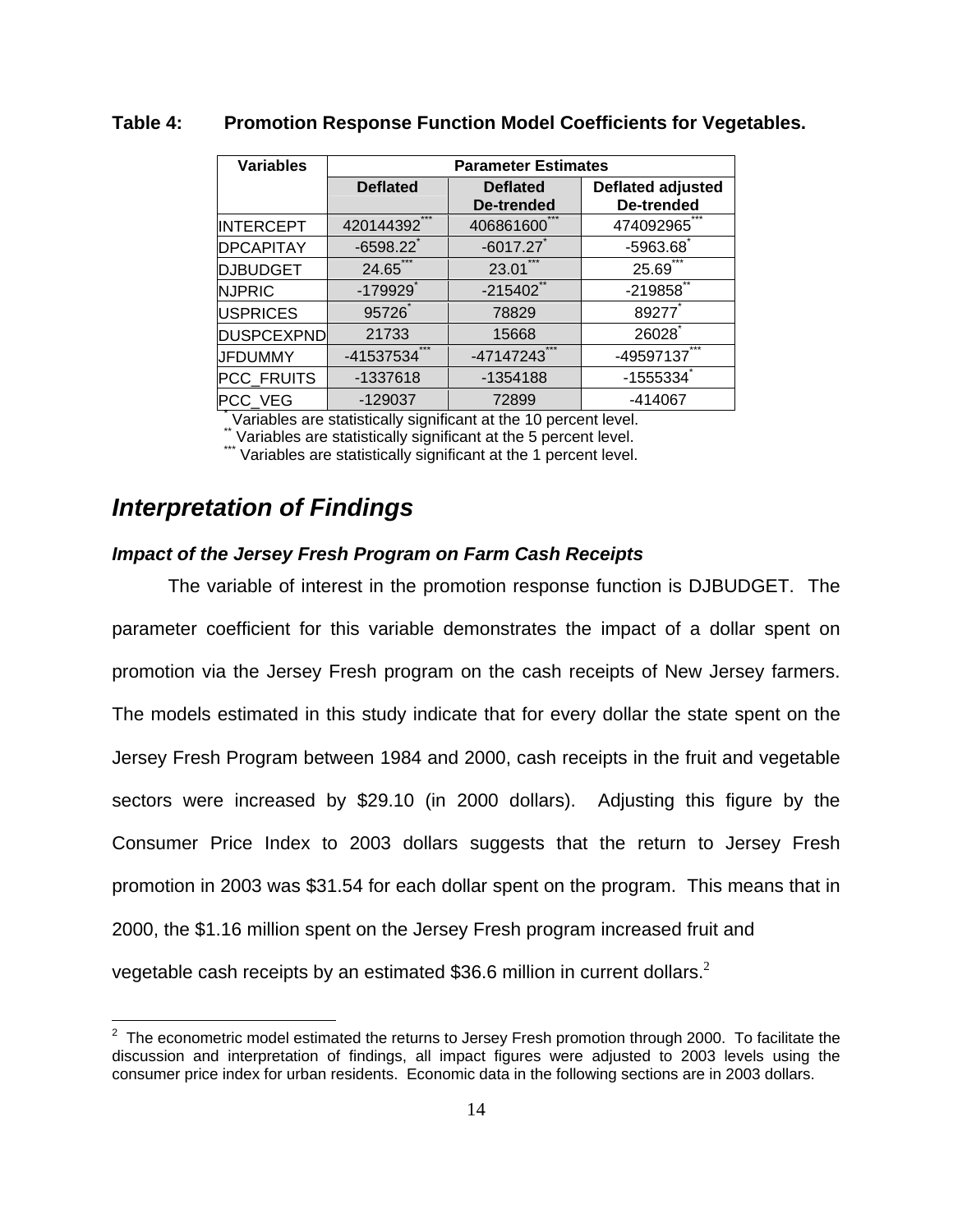The results of the promotion response functions estimated for the fruit sector and vegetable sector (individually) suggest that the benefits of Jersey Fresh program are accruing disproportionately to New Jersey vegetable producers. Each dollar spent on Jersey Fresh promotion enhanced vegetable sector revenues by an estimated \$25.69 (2000 dollars). Fruit revenues were similarly enhanced, but by only \$3.41 (2000 dollars) per promotional dollar. Adjusted to 2003 dollars, the returns to the fruit and vegetable sectors were \$3.70 and \$27.84, respectively.

#### *Impact of the Jersey Fresh Program Outside of Agriculture*

The benefits of the Jersey Fresh program do not accrue entirely to New Jersey farmers. Agriculture provides many pecuniary as well as non-pecuniary benefits. For instance, farmland offers state residents highly valued open space, air and water recharge areas, wildlife habitat, recreational opportunities, pastoral scenery, and a host of other rural amenities. In addition, there are important cultural and lifestyle aspects of farming. From a fiscal standpoint, agriculture encourages economic diversity and is widely viewed as a good tax ratable. Thus, policy actions that contribute to the retention of farms also benefit non-farm residents. In light of the historic decline in New Jersey agriculture and the diminished profitability characterizing many New Jersey farms today, the Jersey Fresh program is a critical mechanism for sustaining agriculture in New Jersey and ensuring the continuation of the economic and non-economic benefits it confers to the state and its residents.

From an economic standpoint, agriculture is also integrally linked with many other industries. As output expands in the farm sector, other supporting industries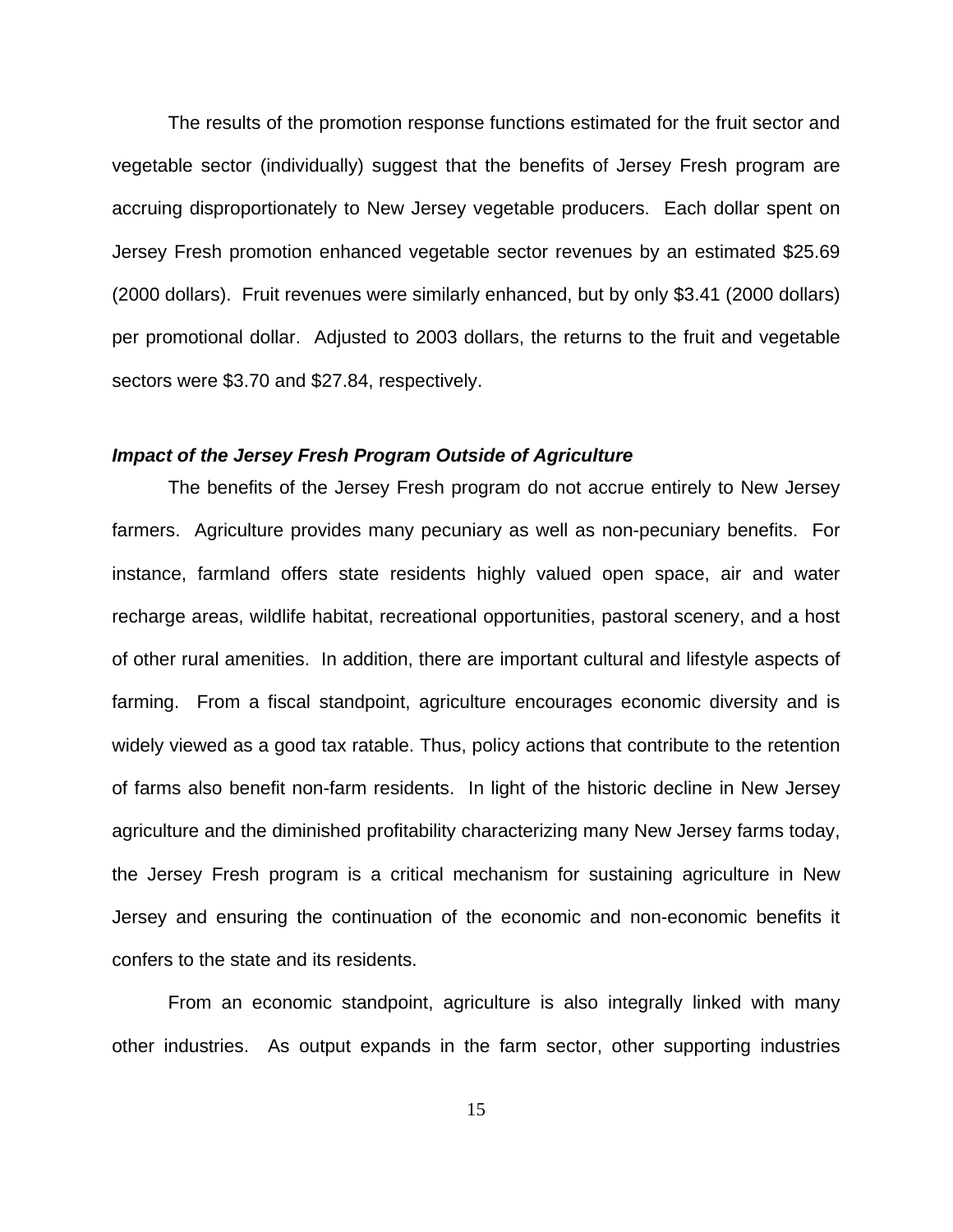similarly experience a "rising tide" effect. The expansion in sales revenues attributed to Jersey Fresh program therefore has ripple effects that extend throughout the New Jersey economy. Economic impact analysis allows for the quantification of these effects.

Economic impact analysis involves the examination of changes in output, valueadded, or employment that occur in a region's industries as a result of an event occurring within the region. Such studies provide generalized estimations of economic inter-relationships and dependencies and are useful for examining the effects of changes in one industry on other industries. Such analysis requires the development of economic factors (called multipliers) that reflect the infusion of dollars into a region based on the direct introduction of new dollars and the re-spending of those dollars by employees and industries and by reallocation of tax dollars. Multipliers in this analysis were generated using IMPLAN Professional<sup>®</sup> Version 2.0, a widely used input-output modeling system.

Economic multiplier effects may be decomposed into both indirect and induced economic effects. *Indirect impacts* represent the response by all industries within New Jersey to output changes in a single industry (in this case, the agricultural industry). Industries producing goods and services utilized by the farm sector expand their output as demand for such goods and services grows with farm output. Industries supporting these farm support industries also face increased demand for their goods and services, and so forth. These backward linkages continue until leakages (imports, wages, profits, etc.) stop the cycle. *Induced impacts* represent the change in household spending due to the changes in production within the agricultural industry and supporting industries.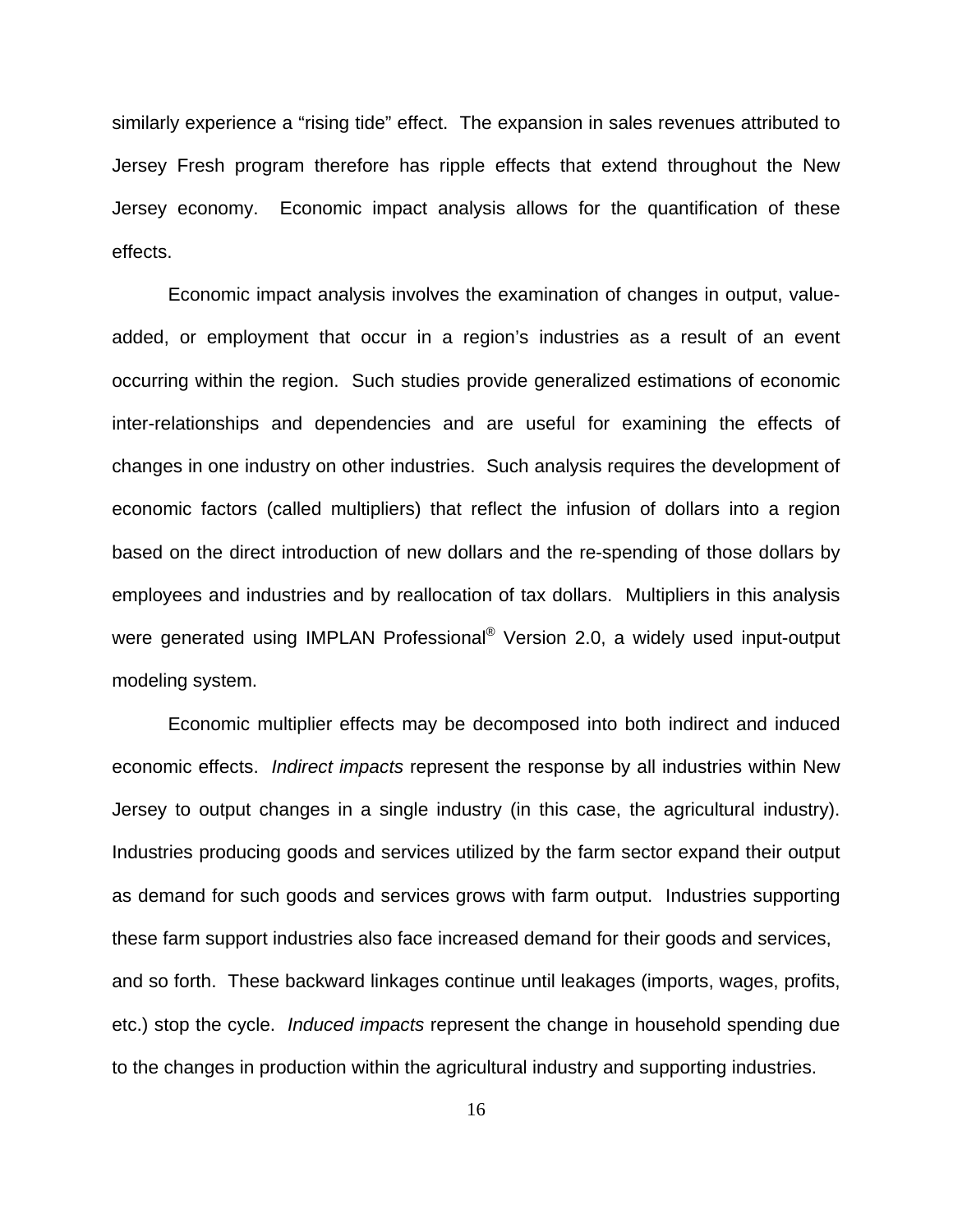IMPLAN analysis shows that for every \$1 dollar of output in the New Jersey fruit and vegetable sector, an additional \$0.728 of sales are created through indirect and induced activity within other New Jersey industries. As mentioned in the previous section, the results of the econometric model show that through the 2000 promotion year, every \$1 dollar in Jersey Fresh expenditures increased New Jersey's agricultural fruit and vegetable sector revenues by an average of \$31.54 (2003 dollars). Therefore, as a result of Jersey Fresh promotion (and the ensuing increase in farm sales), multiplier analysis suggests that an additional \$22.95 of revenues in other industries is realized through indirect and induced activity for each dollar of Jersey Fresh expenditure. Thus, for every \$1 dollar in Jersey Fresh expenditures through 2000, total New Jersey economic activity (output) increased by \$54.49.

The 2000 Jersey Fresh budget of \$1.16 million generated an estimated \$36.6 million in additional revenue for New Jersey fruit and vegetable farmers and an additional \$26.6 million in other industries through indirect and induced effects. Overall, the Jersey Fresh promotional program was therefore responsible for \$63.2 million worth of economic activity in New Jersey. Table 5 shows the New Jersey industries most impacted by Jersey Fresh promotion activity. Of course the fruit and vegetable sector itself is the number one impacted industry, because of the direct impact on sales (\$36.6 million). The second largest total impact is on the wholesale trade industry (\$3.8 million). New Jersey real estate industry, the third most impacted, saw an additional \$1.5 million in sales due to Jersey Fresh promotion.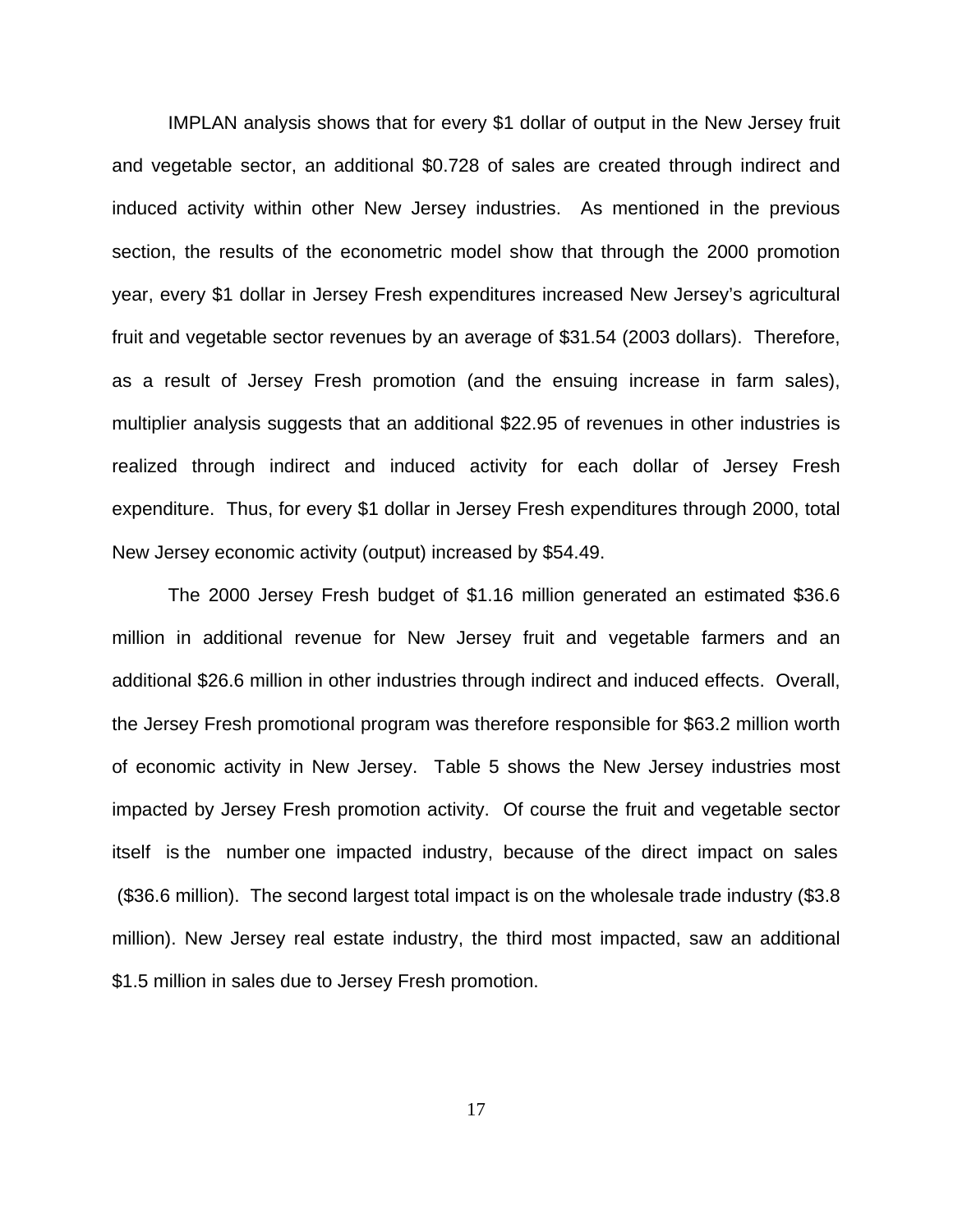Not surprisingly, other industries significantly impacted by the sales expansion created by Jersey Fresh include agricultural service firms (providers of soil preparation, crop planting, crop harvesting, management, and other services to farms), container manufacturers, and transporters and warehousers. Medical and dental service providers also benefit considerably from Jersey Fresh promotion due to the household spending effects ("induced impacts") associated with the economy wide economic activity created by the Jersey Fresh program.

|                                          | <b>Direct</b> | <b>Indirect</b> | <b>Induced</b>                   | <b>Total</b>      |
|------------------------------------------|---------------|-----------------|----------------------------------|-------------------|
| <b>Industry Sector</b>                   | Impact $($)$  | $Import ($ \$)  | Impact $(\$)$                    | Impact $($)$      |
| <b>Fruits and Vegetables</b>             | 36,585,956    | 57,708          |                                  | 12,365 36,656,028 |
| Wholesale Trade                          |               | 3,126,402       | 739,216                          | 3,865,619         |
| <b>Real Estate</b>                       |               | 982,366         | 551,325                          | 1,533,691         |
| Petroleum Refining                       |               | 1,257,566       | 232,946                          | 1,490,512         |
| Owner-occupied Dwellings                 |               |                 | 1,142,404                        | 1,142,404         |
| Agricultural, Forestry, Fishery Services |               | 1,051,341       | 953                              | 1,052,294         |
| Paperboard Containers and Boxes          |               | 1,006,502       | 23,844                           | 1,030,346         |
| Motor Freight Transport and Warehousing  |               | 817,444         | 191,575                          | 1,009,019         |
| <b>Hospitals</b>                         |               | 87              | 738,504                          | 738,590           |
| Doctors and Dentists                     |               |                 | 708,067                          | 708,067           |
| All Other Industries                     |               | 4,474,019       | 9,504,041                        | 13,978,061        |
| Total                                    | 36,585,956    |                 | 12,773,435 13,845,239 63,204,630 |                   |

**Table 5: Impacts of Jersey Fresh Promotion on New Jersey Industries.** 

\* Impact figures adjusted to 2003 dollars.

#### *Impact of the Jersey Fresh Program on Public Sector Revenues*

The expanded economic activity generated through Jersey Fresh promotion impacts local, state, and federal taxes. An analysis of tax impacts shows that New Jersey State and local tax revenues increased by \$2.2 million in 2000 due to the increased economic activity attributable to Jersey Fresh promotion. Comparing this return to the 2000 program budget of \$1.16 million, the Jersey Fresh program appears to be better than revenue-neutral.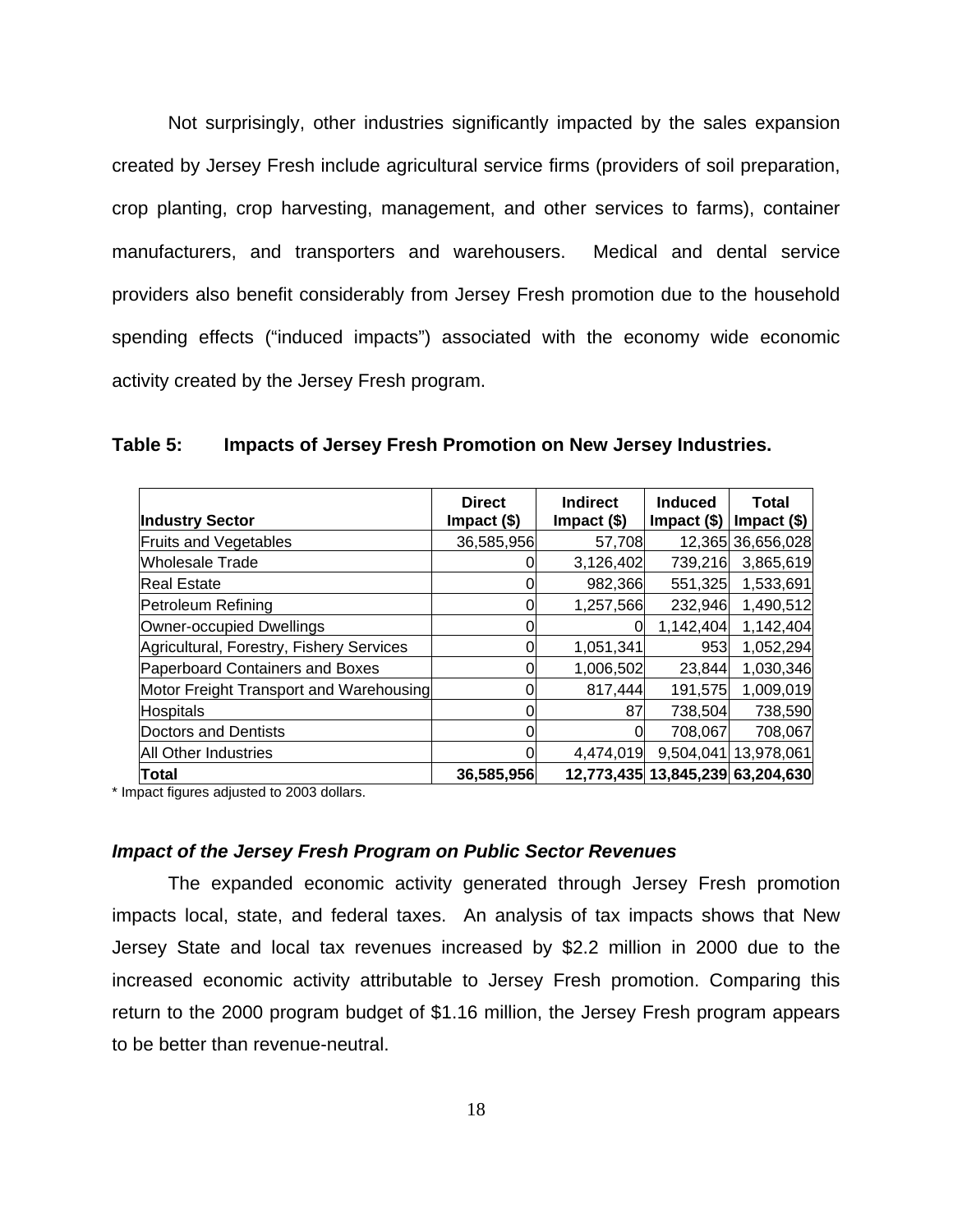## *Conclusion*

 The Jersey Fresh program was introduced by the state in 1984 in an effort to expand consumer awareness and purchases of New Jersey farm commodities. This study suggests that the Jersey Fresh campaign has provided, and continues to provide, substantial economic benefits to farmers in the state. In addition, the increased farm output attributable to Jersey Fresh promotion has significant economic impacts in other segments of the New Jersey economy.

 Results from an econometrically estimated promotion response function suggest that through 2000, each dollar invested in Jersey Fresh promotion raised the revenues of fruit and vegetable farmers by \$31.54 (current dollars). This increased sales volume had ripple effects in other industries in the amount of \$22.95 per dollar spent on Jersey Fresh, for a total return to promotion of \$54.49 per dollar spent. At the 2000 funding level of \$1.16 million, this means that Jersey Fresh raised fruit and vegetable revenues by a total of \$36.6 million and created revenues of \$26.6 million in supporting industries. The total impact on the New Jersey economy is therefore on the order of \$63.2 billion. Analysis of tax impacts suggests that the Jersey Fresh program is better than revenueneutral.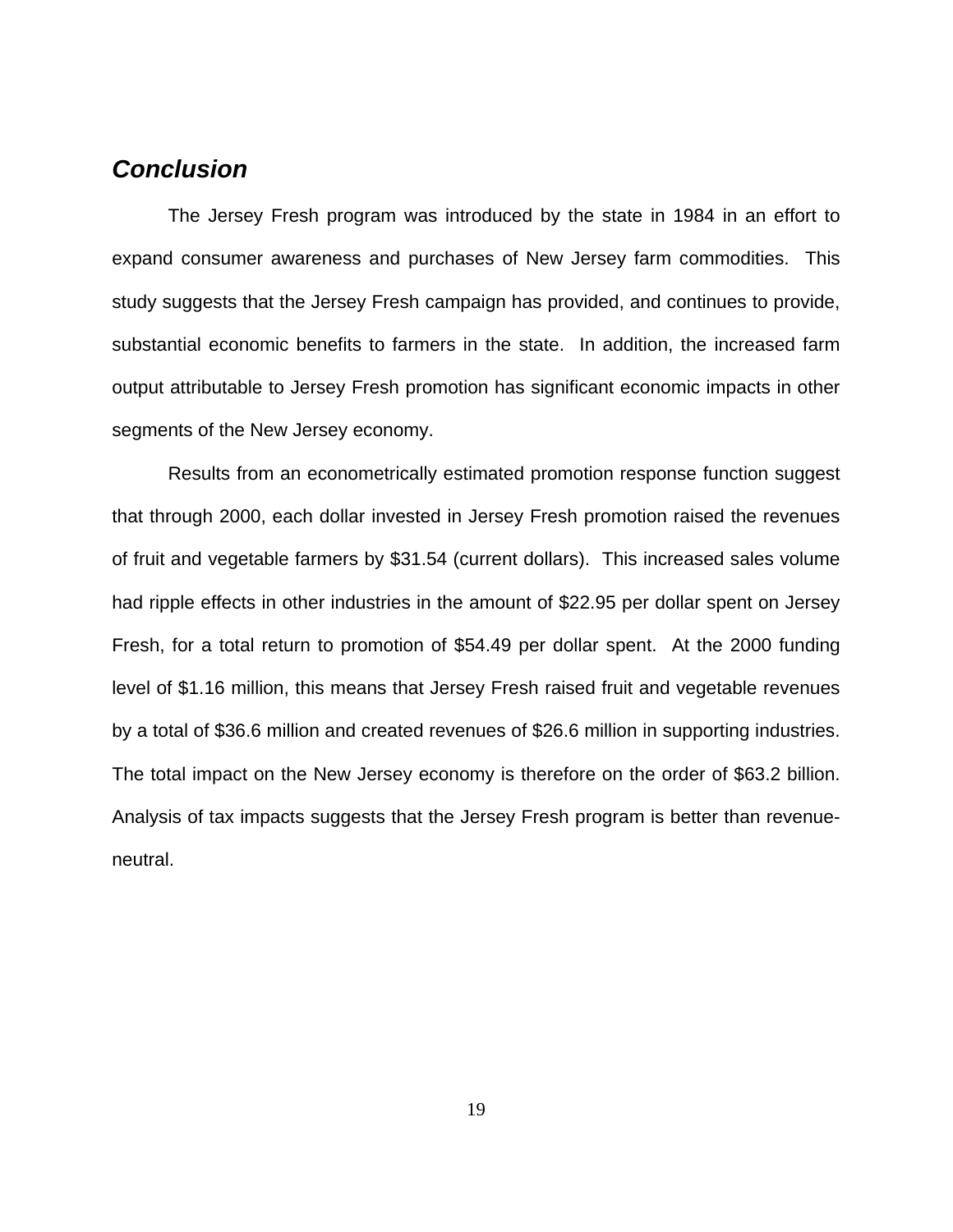## *References*

- Adelaja, A. O. and R. G. Brumfield. 1992. "Research Note on Equity and Ethics in State Promotion of Agricultural Products". *Journal of Agricultural and Environmental Ethics*, 4:82-88.
- Adelaja, A. O. and R. G. Brumfield. 1990. "Product Differentiation and State Promotion of Farm Produce: An Analysis of the Jersey Fresh Tomato". *Journal of Food Distribution Research*, 21:73-85.
- Adelaja, A.O., R.G. Brumfield, and K. Lininger, "Product Differentiation and State Promotion of Farm Produce: An Analysis of the Jersey Fresh Tomato", *Journal of Food Distribution Research*, 21(1990):73-85.
- Adelaja, A. O., R. M. Nayga, Jr., and Brian Schilling. 1994. "Returns to the Jersey Fresh Promotional Program: An Econometric Analysis of the Effects of Promotion Expenditures on Agricultural Cash Receipts in New Jersey". NJAES Pub. No. SR-02134-1-94, April 1994.
- Alston, J., and James, J. 2002. "Beggar-thy-Neighbor Aspects of Generic Commodity Promotion Programs." NICPRE Quarterly, Vol. 8, No. 2.
- Blisard, N. 1997. Generic Dairy Advertising: How Effective?. Food and Marketing, Economic Research Service, USDA, January-February 1997.
- Capps, O., Besssler, D., and Williams, G. 2003. Evaluating the Economic Impacts Associated with Advertising Efforts of the Florida Department of Citrus. Report prepared by Forecasting and Business Analytics, LLC for the Advertising Review Committee of the Florida Department of Citrus.
- Govindasamy, R., R. M. Nayga, A. Pingali and D. Thatch. "Evaluation of the Jersey Fresh Program-Phase I-Focus Group Meeting Results," *New Jersey Agricultural Experiment Station, Rutgers University, P-02137-3-96, August 1996*.
- Govindasamy, R., A. Pingali., J. Italia and D. Thatch. "Retailer-Wholesaler Response to State-Sponsored Marketing Programs: The Case of Jersey Fresh," *New Jersey*  Agricultural Experiment Station, P-02137-4-98, April 1998<sup>a</sup>.
- Govindasamy, R., A. Pingali., J. Italia and D. Thatch. "Producer Response to State-Sponsored Marketing Programs: The Case of Jersey Fresh," *New Jersey*  Agricultural Experiment Station, P-02137-3-98, March 1998<sup>b</sup>.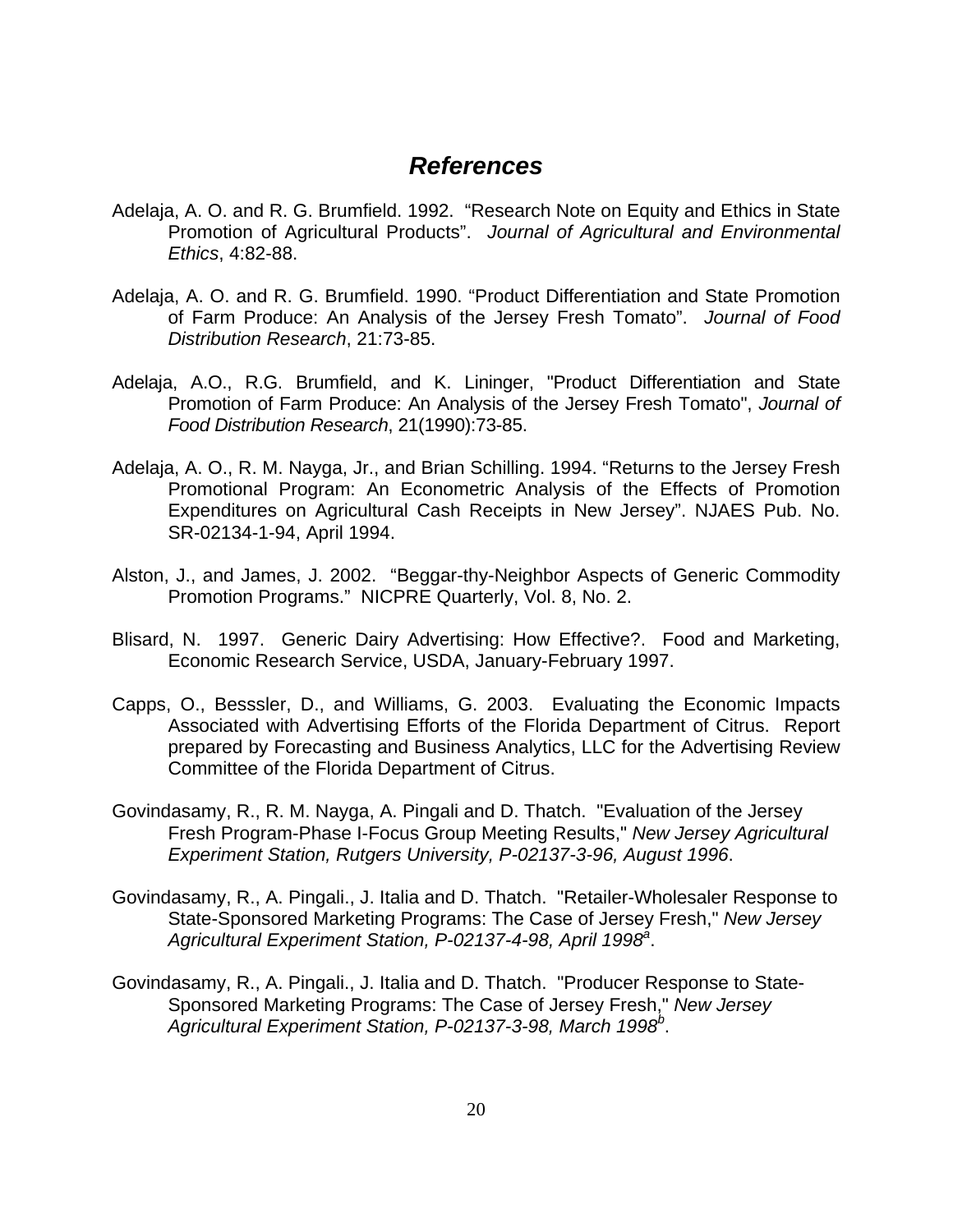- Govindasamy, R., A. Pingali., J. Italia and D. Thatch. "Consumer Response to State-Sponsored Marketing Programs: The Case of Jersey Fresh," *New Jersey*  Agricultural Experiment Station, P-02137-2-98, February 1998<sup>c</sup>.
- Govindasamy, R., J. Italia and D .Thatch. "Consumer Awareness of State-Sponsored Marketing Programs: An Evaluation of the Jersey Fresh Program," *Journal of*  Food Distribution Research. 29(1998<sup>d</sup>): 7-15.
- Govindasamy, R., J. Italia and D. Thatch. "Consumer Attitudes and Response Toward State-Sponsored Agricultural Promotion: An Evaluation of the Jersey Fresh Program," *Journal of Extension.* 37(1999)6 pp. http://www.joe.org/joe/1999june/rb2.html.
- Govindasamy, R., J. Italia and D. Thatch. "State Promotion of Rural Agriculture: The Case of the Jersey Fresh Marketing Program," *Southwestern Economic Review*, 28(2001):85-92.
- Halloran, J. M. and M. V. Martin. 1989. "Should States be in the Agricultural Promotion Business?" *Journal of Agribusiness*, 5:65-74.
- Kaiser, H .M., D. J. Liu, T. D. Mount and O. D. Forker. 1992. Impacts of Dairy Promotion from Consumer Demand to Farm Supply", *in* Commodity Advertising and Promotion, eds. H. W. Kinnucan, S. R. Thompson and H. S. Chang, Iowa State University Press.
- Kinnucan, H. W. 1986. Demographic Versus Media Advertising Effects on Milk Demand: The Case of the New York City Market". *Northeastern Journal of Agricultural and Resource Economics*, 15:66-74.
- Kinnucan, H. W. and O. D. Forker. 1986. "Seasonality in the Consumer Response to Milk Advertising with Implications for Milk Promotion Policy". *American Journal of Agricultural Economics*, 68:562-71.
- New Jersey Department of Agriculture, New Jersey Agricultural Statistics Service. New Jersey Annual Report and Agricultural Statistics, Trenton, New Jersey, (various years).
- Patterson, P., Burkink, T., Lipsey, R., Lipsey, J., Roth, R., and Martin, M. (2003). Targeting Tourists with State Branding Programs. Agribusiness, Vol 19 (4), 525- 538.
- Richards, T., and Patterson P. 1998. New Varieties and the Returns to Commodity Promotion: Washington Fuji Apples. Morrison School of Agribusiness and Resource Management Working Paper Series, Arizona State University, MSABR 98-02.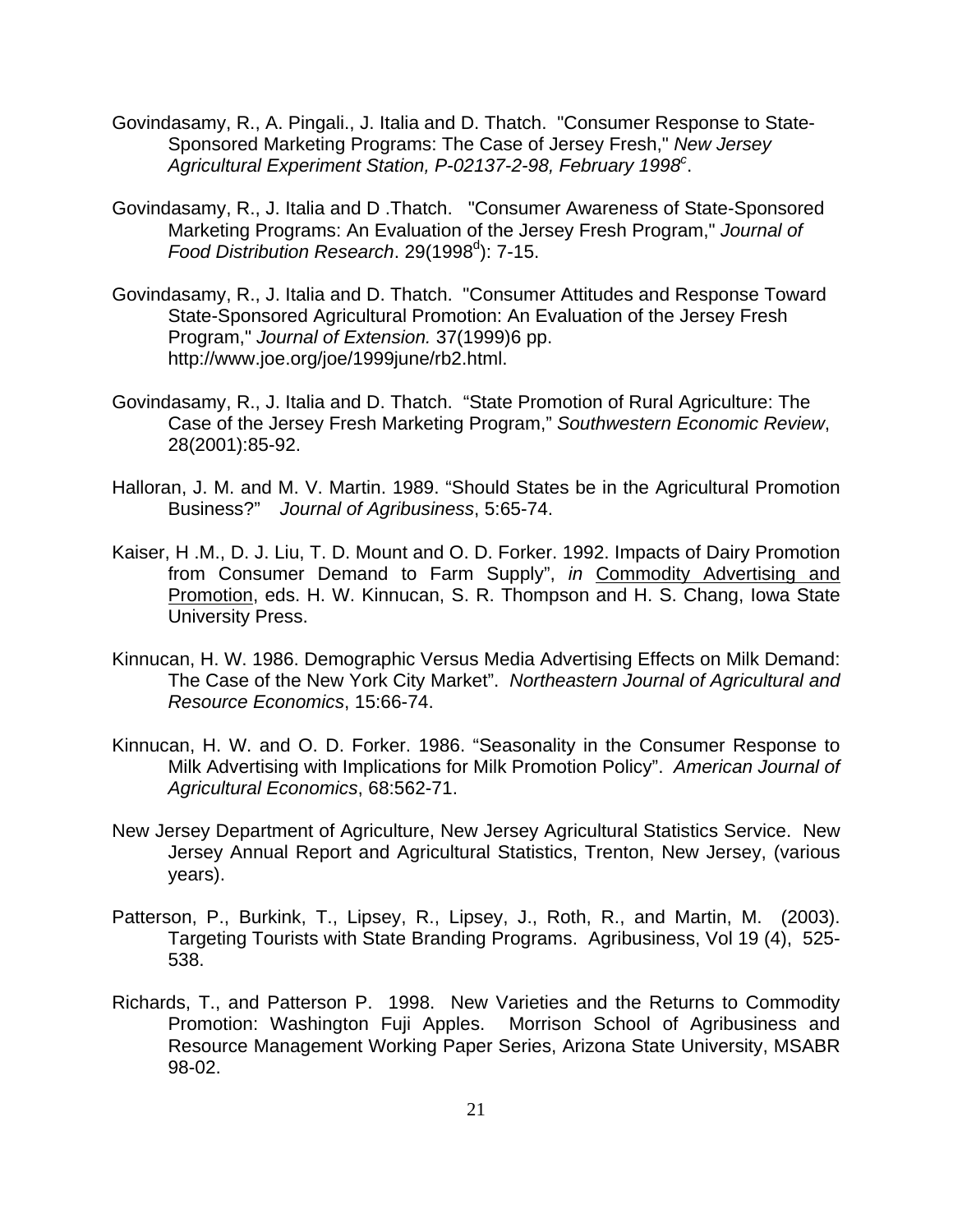- Thompson, S. R. and D. A. Eiler. 1975. "Producer Returns from Increased Milk Advertising". *American Journal of Agricultural Economics*, 57:505-08.
- Ward, R. W., J. Chang and S. Thompson. 1985. "Commodity Advertising: Theoretical Issues Relating to Generic Brand Promotions". *Journal of Agribusiness*, 1:269- 76.
- Ward, R. W. and B. L. Dixon. 1989. "Effectiveness of Milk Advertising Since the Dairy and Tobacco Adjustment Act of 1983". *American Journal of Agricultural Economics*, 71:730-40.
- Waugh, F. V. 1959. "Needed Research on the Effectiveness of Farm Products Promotions". *Journal of Farm Economics*, 41:364-76.
- Wolf, A. F. 1944. "Measuring the Effects of Agricultural Advertising". *Journal of Farm Economics*, 26:327-47.